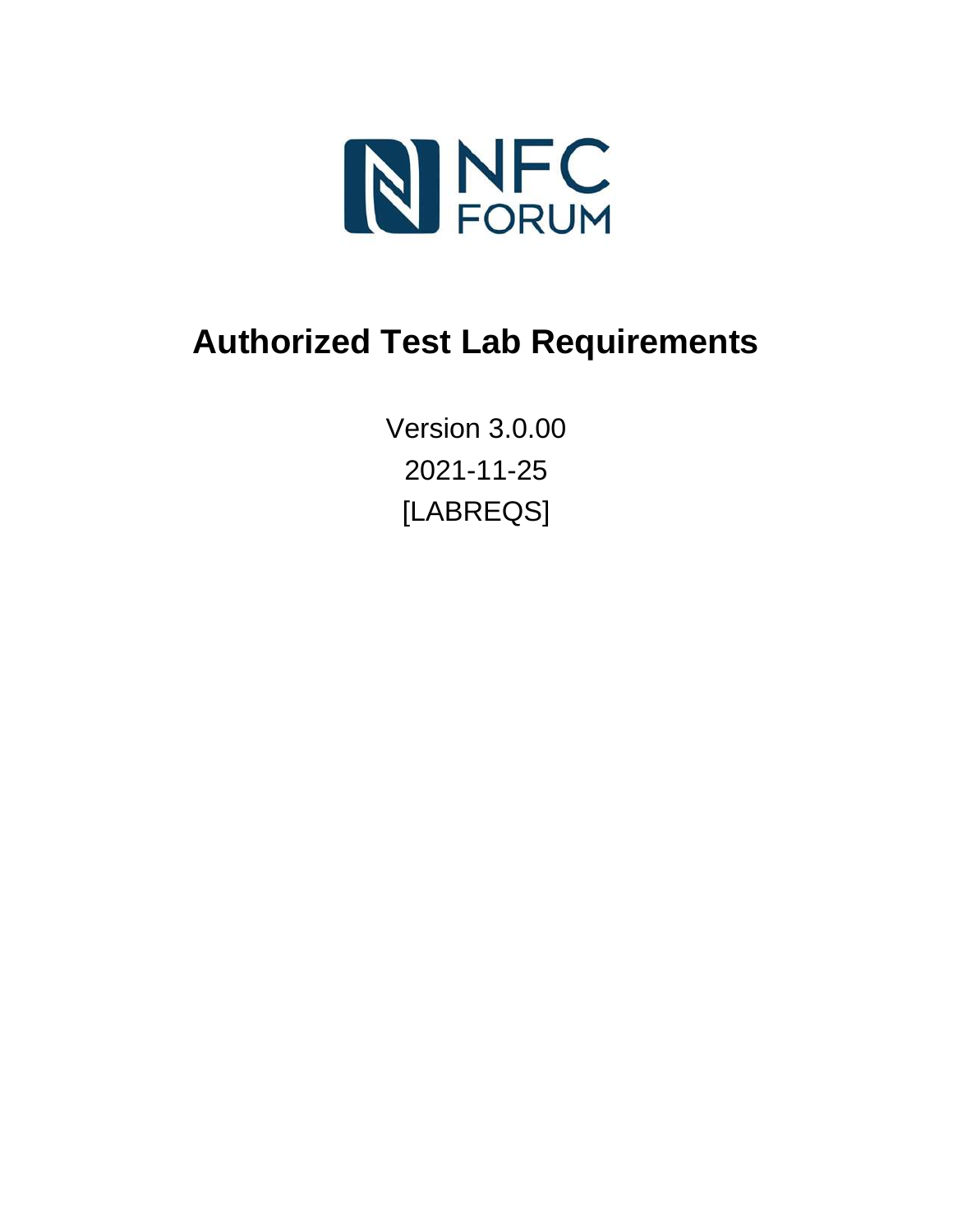#### **RESTRICTIONS ON USE**

This document is copyright © 2010-2021 by the NFC Forum. Permission is granted TO NFC Forum members, while continuing to be members, and without charge, to copy (for internal purposes only) and share this document with your employees, and (to the extent related to the use of this document on your behalf) consultants. You may not modify or create derivative works of this document for external distribution. Use of the content of this document for performing testing and certification services, or to create and distribute products created from this document to third parties, is only permitted under a separate license agreement with NFC Forum.

NFC Forum, Inc. 401 Edgewater Place, Suite 600 Wakefield, MA, USA 01880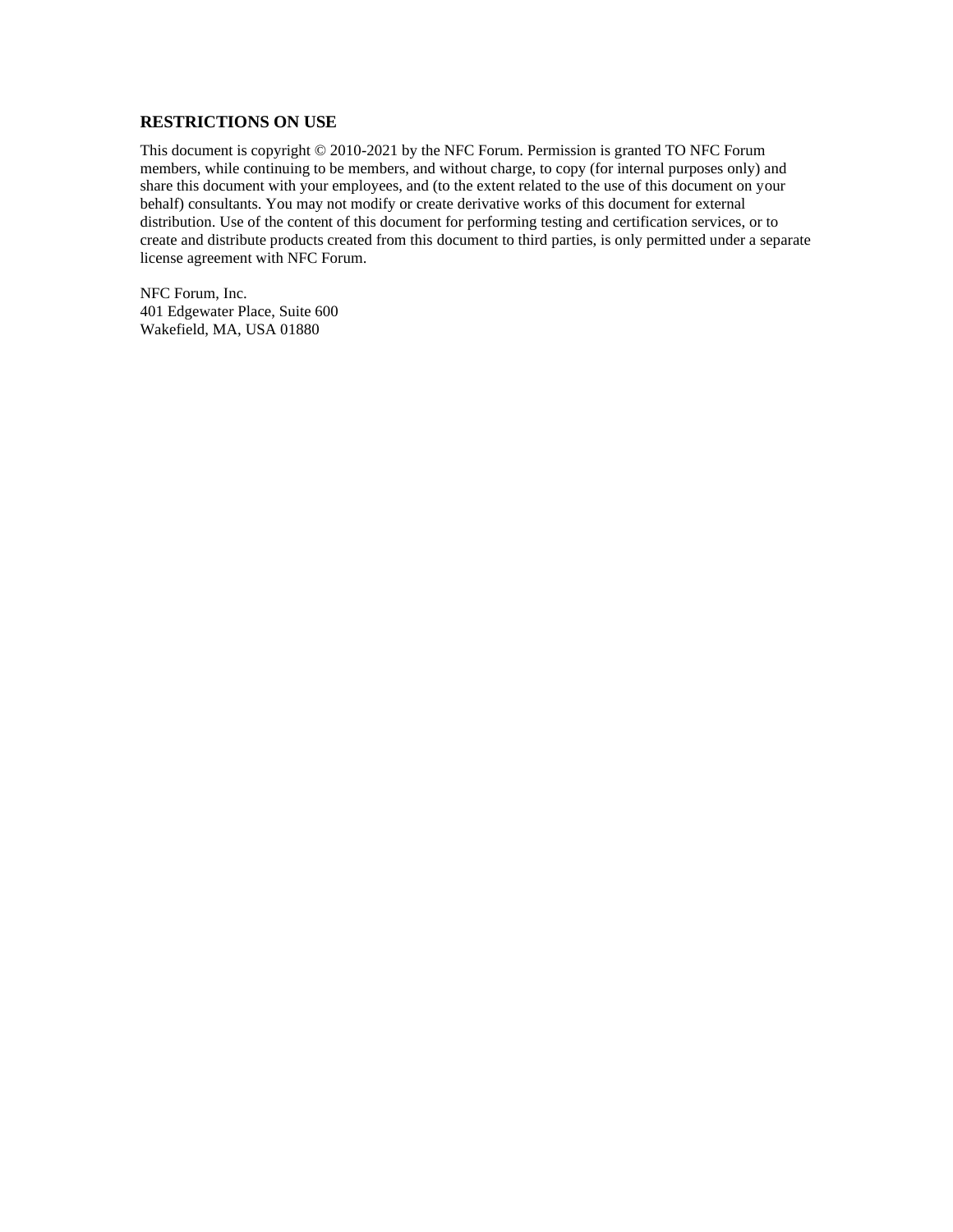

# **Contents**

| 1            |         |                                                                |  |  |
|--------------|---------|----------------------------------------------------------------|--|--|
|              | 1.1     |                                                                |  |  |
|              | 1.2     |                                                                |  |  |
|              | 1.3     |                                                                |  |  |
|              |         | 1.3.1                                                          |  |  |
|              |         | 1.3.2                                                          |  |  |
|              | 1.4     |                                                                |  |  |
|              | 1.5     |                                                                |  |  |
| $\mathbf{2}$ |         |                                                                |  |  |
|              | 2.1     |                                                                |  |  |
|              | $2.2\,$ |                                                                |  |  |
|              |         |                                                                |  |  |
| 3            |         |                                                                |  |  |
|              | 3.1     | 3.1.1                                                          |  |  |
|              |         | 3.1.2                                                          |  |  |
|              |         | 3.1.3                                                          |  |  |
|              |         | 3.1.4                                                          |  |  |
|              |         | 3.1.5                                                          |  |  |
|              |         | 3.1.6                                                          |  |  |
|              |         | 3.1.7                                                          |  |  |
|              | 3.2     |                                                                |  |  |
|              |         | 3.2.1                                                          |  |  |
|              |         | 3.2.2                                                          |  |  |
|              |         | 3.2.3                                                          |  |  |
|              |         | 3.2.4                                                          |  |  |
|              |         | 3.2.5                                                          |  |  |
|              | 3.3     |                                                                |  |  |
|              |         | 3.3.1                                                          |  |  |
|              |         | 3.3.2                                                          |  |  |
|              |         | 3.3.3                                                          |  |  |
|              |         | 3.3.4                                                          |  |  |
|              |         | 3.3.5                                                          |  |  |
| 4            |         |                                                                |  |  |
|              | 4.1     | Preparation                                                    |  |  |
|              | 4.2     |                                                                |  |  |
|              | 4.3     |                                                                |  |  |
|              | 4.4     |                                                                |  |  |
|              | 4.5     |                                                                |  |  |
|              | 4.6     |                                                                |  |  |
|              |         |                                                                |  |  |
|              |         |                                                                |  |  |
|              |         | B. Required ISO/IEC 17025:2017 Clauses for First-Party ATLs15  |  |  |
|              |         | C. Required ISO/IEC 17025:2017 Clauses for Third-Party ATLs 16 |  |  |
|              |         |                                                                |  |  |
|              | D.I     |                                                                |  |  |
|              | D.2     |                                                                |  |  |
|              |         |                                                                |  |  |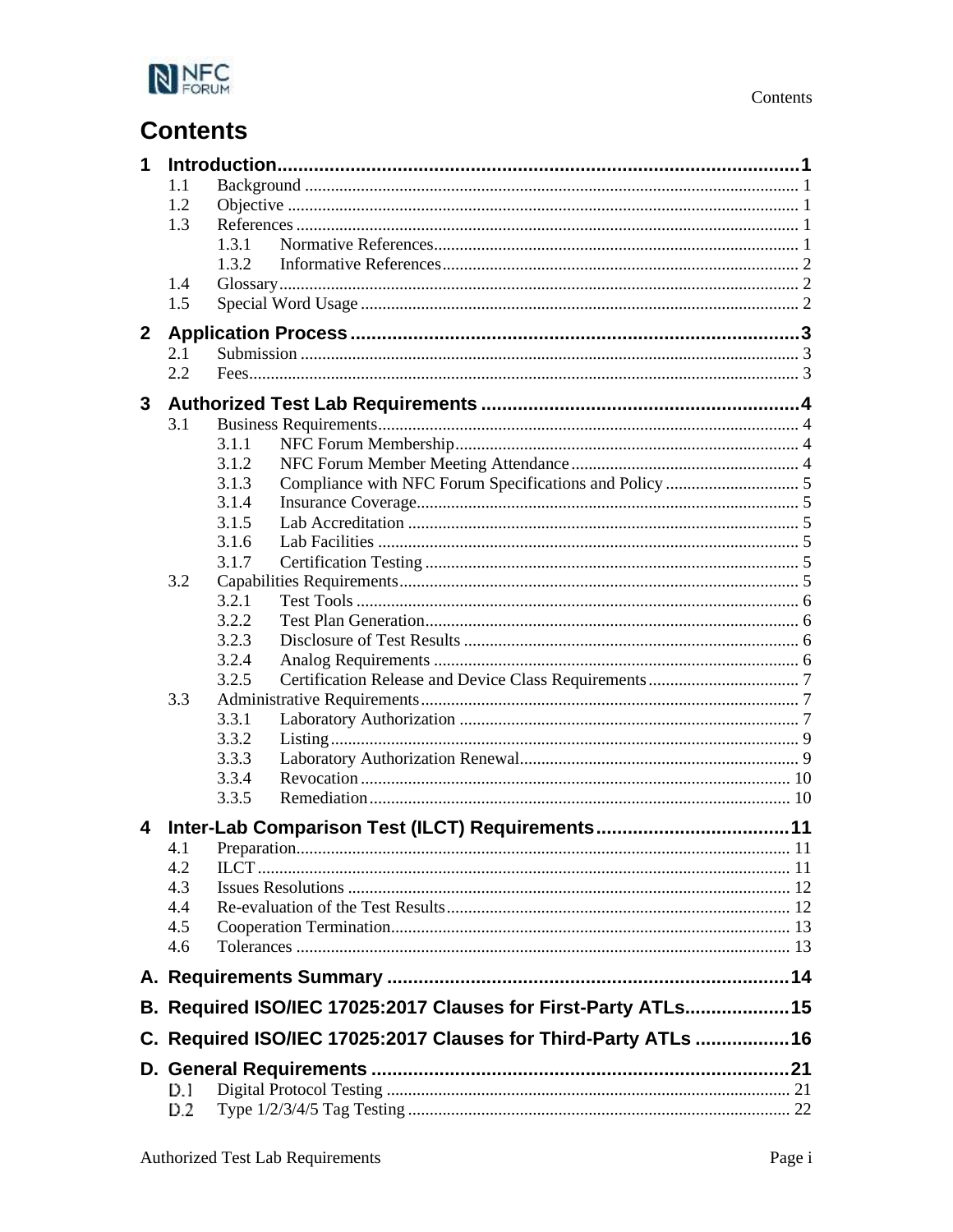

| D.3<br>D.4<br>D 5<br>D.6<br>D.7 |       | 23<br>25 |
|---------------------------------|-------|----------|
|                                 |       |          |
|                                 |       |          |
|                                 |       |          |
| E 1                             |       |          |
| E 2                             |       |          |
| E 3.                            |       | 27       |
|                                 | E.3.1 |          |
|                                 | E.3.2 |          |
|                                 | E.3.3 |          |
|                                 | E.3.4 | 29       |

# **Tables**

Tables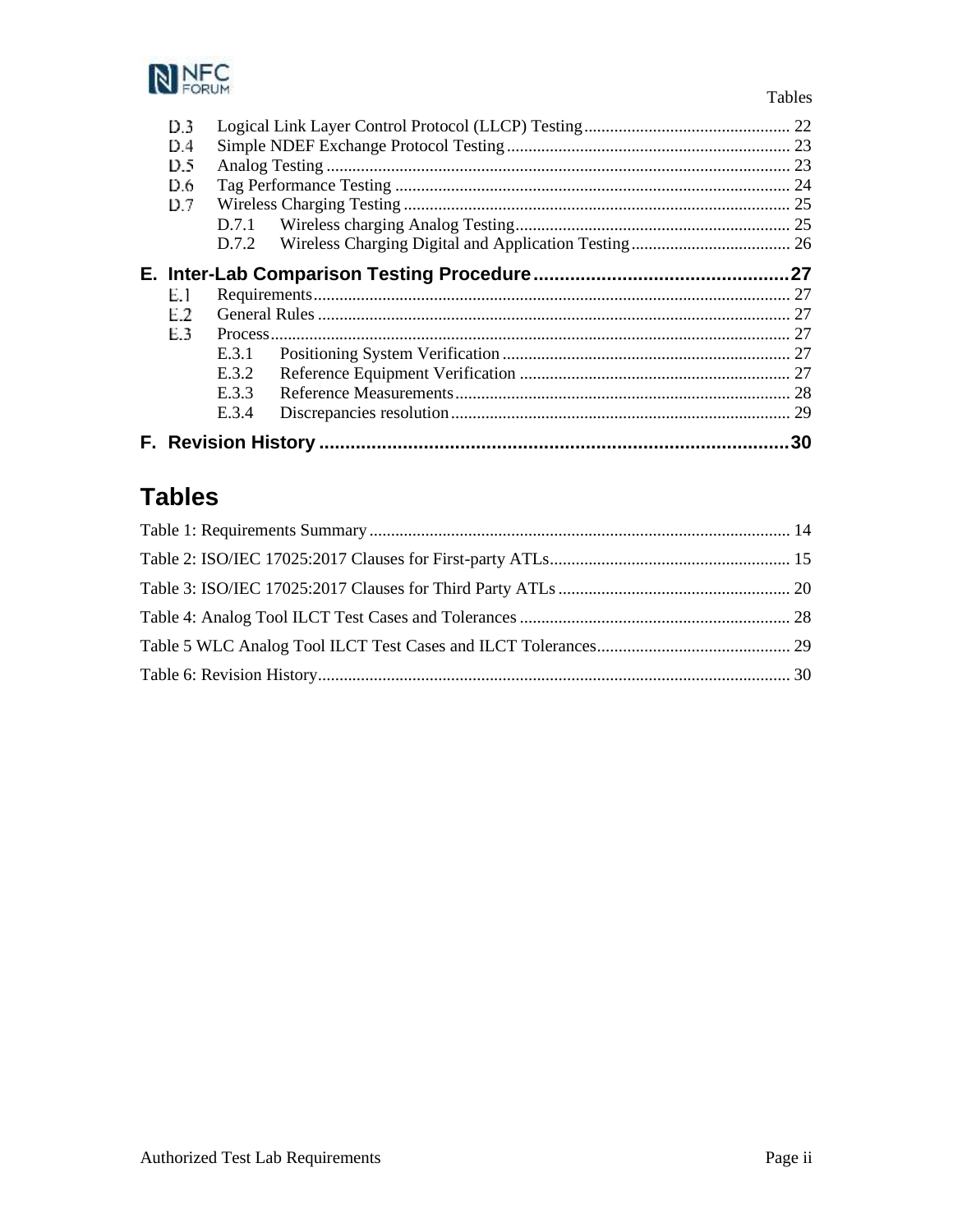

## <span id="page-4-0"></span>**1 Introduction**

## <span id="page-4-1"></span>**1.1 Background**

The NFC Forum was formed to advance the use of Near Field Communication technology by developing specifications, ensuring interoperability among devices and services, and educating the market about NFC technology.

The NFC Forum Certification Program confirms that a device is compliant with NFC Forum specifications. Conformance to the specifications provides consistency of behavior across NFC implementations and sets the foundation for interoperability. The [\[CERT\\_POL\]](#page-4-5) defines the policies that govern the operation of the NFC Forum Certification Program, including what can be certified, what it means to be certified, and the process for achieving and maintaining certification.

## <span id="page-4-2"></span>**1.2 Objective**

This document is intended for candidate and existing NFC Forum Test Laboratories (Test Labs) and sets forth the requirements that SHALL be satisfied in order to qualify for and maintain NFC Forum authorization. This document, in conjunction with the [\[CERT\\_POL\],](#page-4-5) constitutes the set of requirements and obligations for Authorized Test Labs.

## <span id="page-4-3"></span>**1.3 References**

### <span id="page-4-4"></span>**1.3.1 Normative References**

<span id="page-4-10"></span><span id="page-4-9"></span><span id="page-4-8"></span><span id="page-4-7"></span><span id="page-4-6"></span><span id="page-4-5"></span>

| [ANALOG]               | Analog Technical Specification,<br>Applicable version as identified by a Certification Release,<br><b>NFC Forum</b>              |
|------------------------|----------------------------------------------------------------------------------------------------------------------------------|
| [DEVREQ]               | Devices Requirements,<br>Applicable version as identified by a Certification Release,<br><b>NFC Forum</b>                        |
| [CERT_POL]             | <b>Certification Policy</b><br>Applicable version as identified by Compliance Program,<br>NFC Forum                              |
| $[ISO/IEC_17025:2017]$ | <b>ISO/IEC 17025</b><br>General requirements for the competence of testing and calibration<br>laboratories<br>2017<br>ISO/IEC    |
| [ICS]                  | <b>Implementation Conformance Statement</b><br>Applicable version as identified by a Certification Release,<br><b>NFC Forum</b>  |
| [IXIT]                 | Implementation eXtra Information for Testing<br>Applicable version as identified by a Certification Release,<br><b>NFC Forum</b> |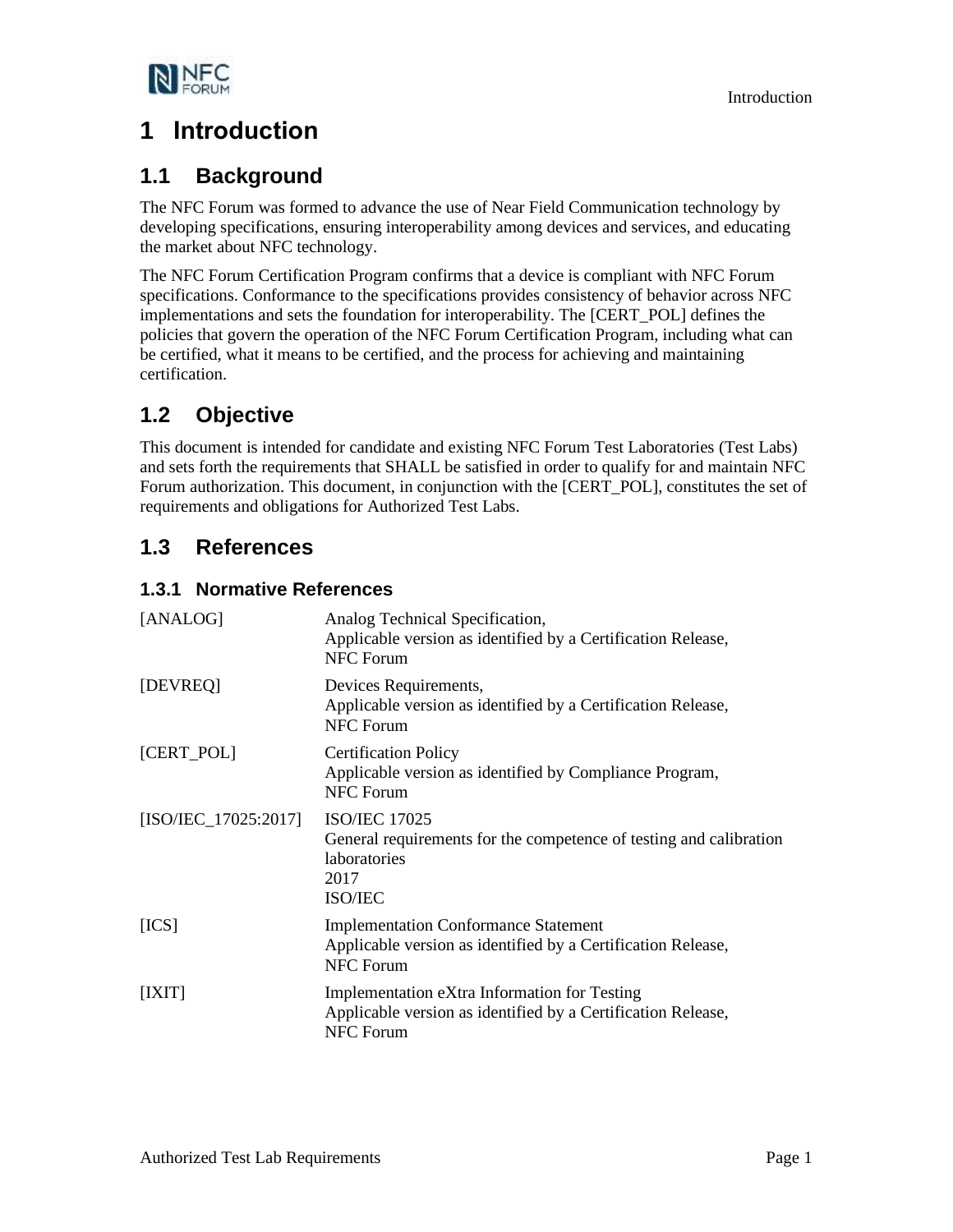

<span id="page-5-10"></span><span id="page-5-7"></span><span id="page-5-4"></span>

| [RFC2119]  | Key words for use in RFCs to Indicate Requirement Levels, RFC<br>2119,<br>S. Bradner,<br>March 1997,<br><b>Internet Engineering Task Force</b> |
|------------|------------------------------------------------------------------------------------------------------------------------------------------------|
| [TCCL]     | NFC Forum Test Case Category List<br>Applicable version as identified by a Certification Release,<br>NFC Forum                                 |
| [TLATCLA]  | Test Lab Authorization And Test Case License Agreement<br>Applicable version as identified by Compliance Program,<br>NFC Forum                 |
| $[TC_ANA]$ | <b>Test Cases for Analog</b><br>Applicable version as identified by Compliance Program,<br>NFC Forum                                           |
| $TC_WLC$   | <b>Test Cases for Wireless Charging</b><br>Applicable version as identified by Compliance Program,<br>NFC Forum                                |
| [TLAC]     | <b>Test Lab Audit Checklist</b><br>Applicable version as identified by Compliance Program,<br><b>NFC Forum</b>                                 |
| [WLC]      | <b>Wireless Charging Technical Specification</b><br>Applicable version as identified by Compliance Program,<br><b>NFC</b> Forum                |

### <span id="page-5-9"></span><span id="page-5-6"></span><span id="page-5-5"></span><span id="page-5-0"></span>**1.3.2 Informative References**

<span id="page-5-3"></span>

| $[GLOSS\_CC]$ | <b>Compliance Committee Glossary</b><br>Latest version<br>NFC Forum                                                               |
|---------------|-----------------------------------------------------------------------------------------------------------------------------------|
| [NCIRP]       | NCIRP (NFC Forum Issue Resolution Panel) Guide,<br>Latest version of the NCIRP Guide available to NFC Forum members,<br>NFC Forum |
| [REVT]        | Reference Equipment Verification Tests<br>Latest version of the REVT available to NFC Forum members.<br>NFC Forum                 |

### <span id="page-5-8"></span><span id="page-5-1"></span>**1.4 Glossary**

For definitions of the test case terms see [\[GLOSS\\_CC\].](#page-5-3)

## <span id="page-5-2"></span>**1.5 Special Word Usage**

The key words "REQUIRED", "SHALL", "SHALL NOT", "SHOULD", "SHOULD NOT", "RECOMMENDED", "MAY", and "OPTIONAL" in this document are to be interpreted as described in [RFC2119].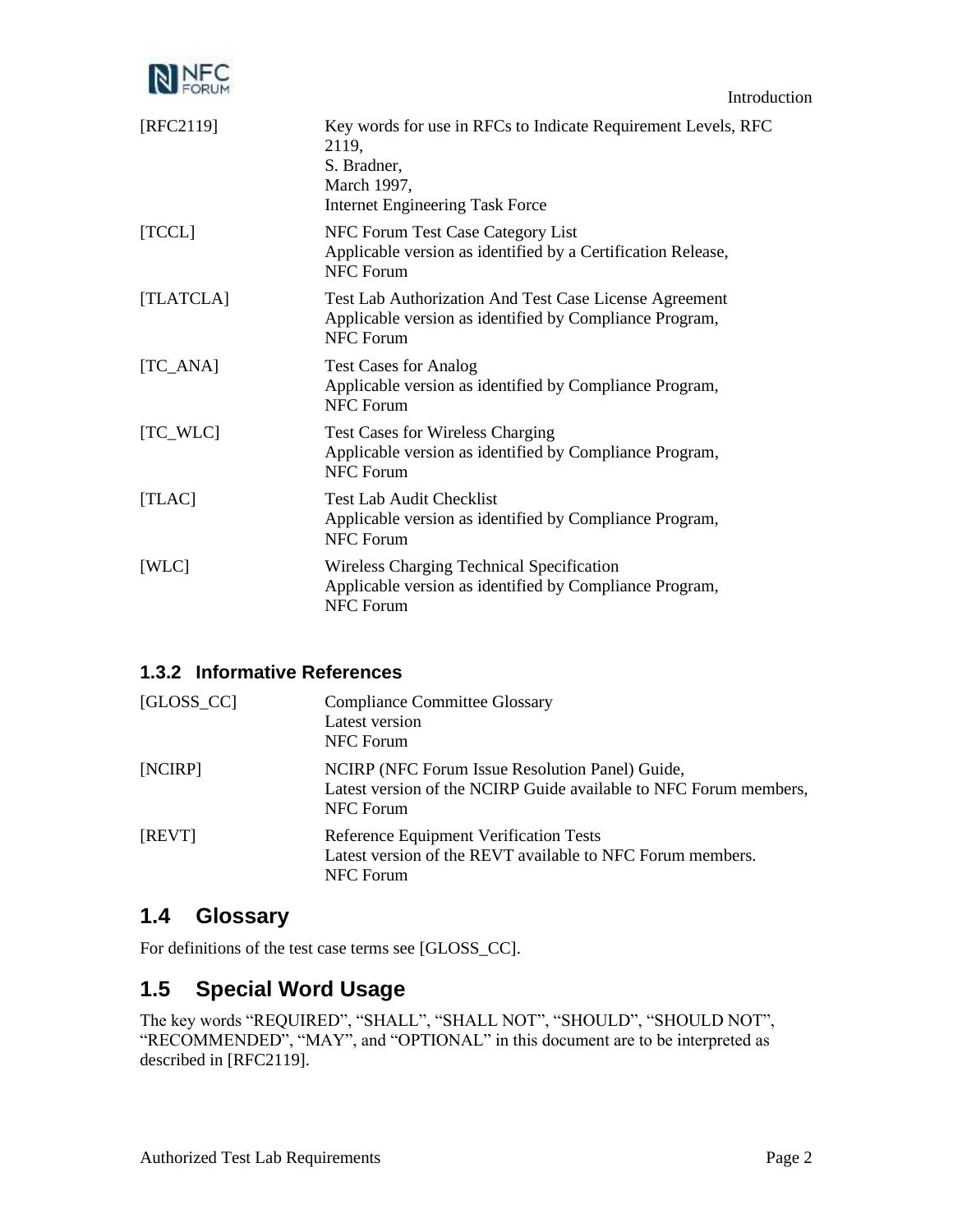

## <span id="page-6-0"></span>**2 Application Process**

To be considered for NFC Forum Authorization, prospective test laboratories (labs) SHALL apply in writing. All application materials and the signed agreement SHALL be submitted in English. The agreement is binding in English even if the agreement was translated and reviewed in another language. All other documentation provided to the NFC Forum in a language other than English SHALL be accompanied by a certified English translation (for example, accreditation certificates or proof of insurance).

## <span id="page-6-1"></span>**2.1 Submission**

All application packages SHALL include a signed agreement and all other documentation. All application materials SHALL be submitted electronically. Applicants should submit their request to cert-admin@nfc-forum.org.

## <span id="page-6-2"></span>**2.2 Fees**

The NFC Forum reserves the right to charge, introduce or change a fee of its choosing, as described in [\[TLATCLA\].](#page-5-4)

### • **Application and Annual Fees**

At this time, there is no application or annual lab fees payable, but all authorized labs must be NFC Forum members in good standing – see Section 2.1.1- NFC Forum Membership.

### • **Testing Service Fees**

In addition to any obligations arising from its status as an NFC Forum member, a Test Lab is required to sign the "NFC Forum Test Lab Authorization And Test Case License Agreement" to record, report and pay to the NFC Forum testing service fees.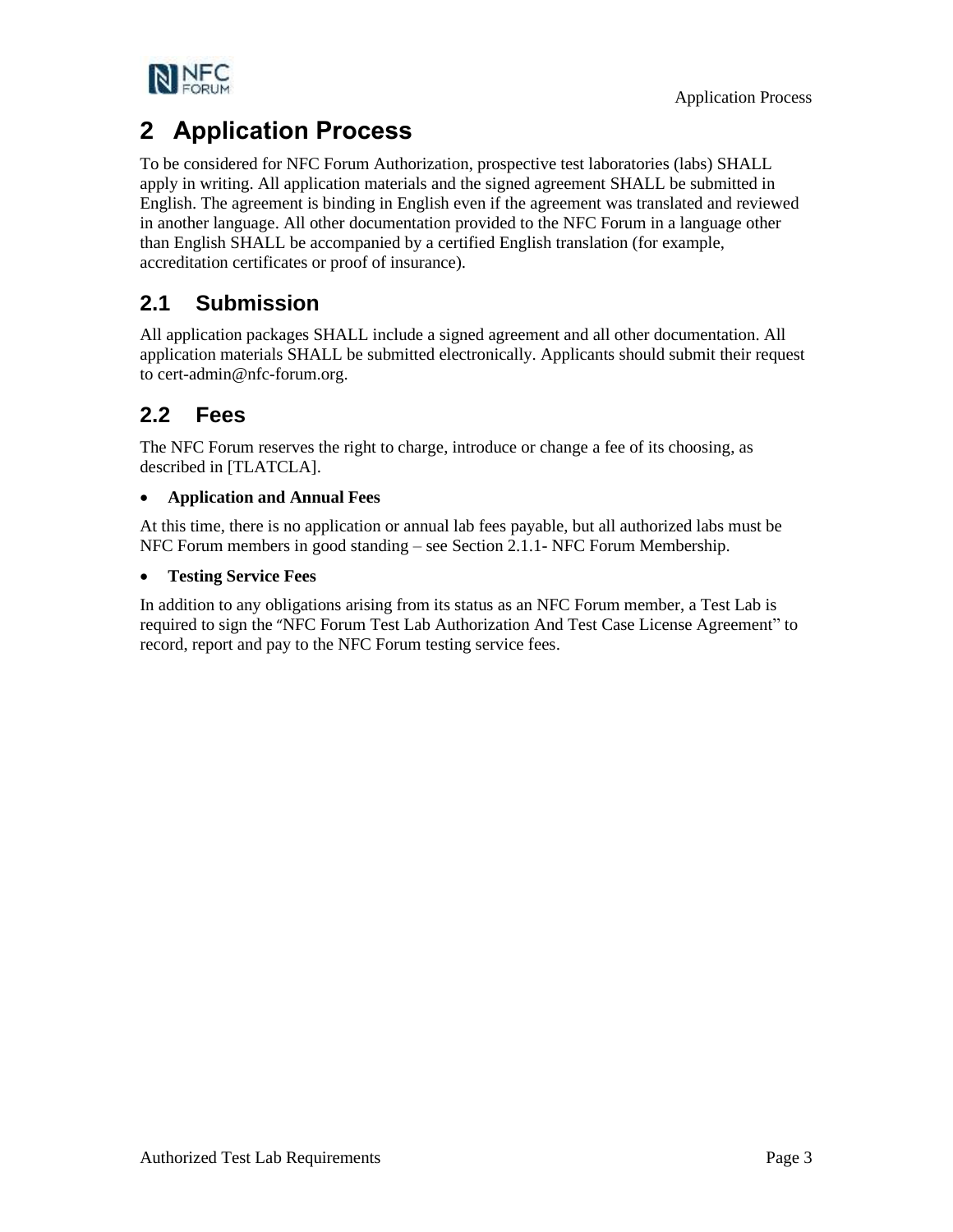



## <span id="page-7-0"></span>**3 Authorized Test Lab Requirements**

An NFC Forum Authorized Test Lab (ATL) is a laboratory that has satisfied and continues to satisfy all requirements set for in the [\[CERT\\_POL\]](#page-4-5) and these Authorized Test Lab Requirements, and is thereby authorized to provide certification testing services to product manufacturers.

## <span id="page-7-1"></span>**3.1 Business Requirements**

### <span id="page-7-2"></span>**3.1.1 NFC Forum Membership**

All Test Labs that perform Certification Testing for NFC Forum Certification SHALL be members of the NFC Forum (as defined in the [NFC Forum By-laws](http://nfc-forum.org/wp-content/uploads/2013/11/NFC-Forum-By-laws.pdf) and described below). Membership and all associated fees SHALL be current.

The NFC Forum has two types of ATLs:

- **First-party Test Labs.** In-house test facilities owned and controlled by the manufacturer of the products being tested. This includes products that are manufactured and/or that are assembled to implement NFC Forum Specifications by or for the member company or any of its other subsidiaries, all of which may be tested by the affiliated First-party Test Lab. A First-party Test Lab SHALL be a Sponsor or Principal member of NFC Forum.
- **Third-party Test Labs**. Independent laboratories that provide testing services to manufacturers for the purpose of verifying that implementations conform to the NFC Forum specifications. A Third-party Test Lab SHALL be an NFC Forum member at the Associate level or higher.

### <span id="page-7-3"></span>**3.1.2 NFC Forum Member Meeting Attendance**

All Test Labs SHALL be contributing members of NFC Forum and attend NFC Forum meetings.

- Test Labs initially applying to become an ATL SHALL have attended the preceding three NFC Forum face-to-face member meetings. Applications will be considered after the Test Labs have attended the third consecutive NFC Forum face-to-face member meeting.
- In order to retain the NFC Forum Authorized status, all Test Labs are required to attend three NFC Forum meeting lab sessions annually, of which at least one (1) SHALL be a face-to-face member meeting lab session and the Compliance Committee sessions during a face-to-face member meeting while no more than two (2) NFC Forum organized webinars may be attended to substitute up to two (2) face-to-face lab sessions. An NFC Forum-organized webinar following a face-to-face lab session is identical in contents and serves as an alternative to the preceding face-to-face lab session. Therefore, participation in a face-to-face lab session or the webinar immediately following it counts as one (1) attendance only.
- Any Test Lab missing two (2) consecutive NFC Forum meeting lab sessions SHALL lose their ATL status.
- A single representative who SHALL be ATL technical personnel and irrespective of other responsibilities can represent all labs within its company membership, at the NFC Forum members' meetings. A webinar meeting attendance requirement SHALL be done by all affiliate Labs, however.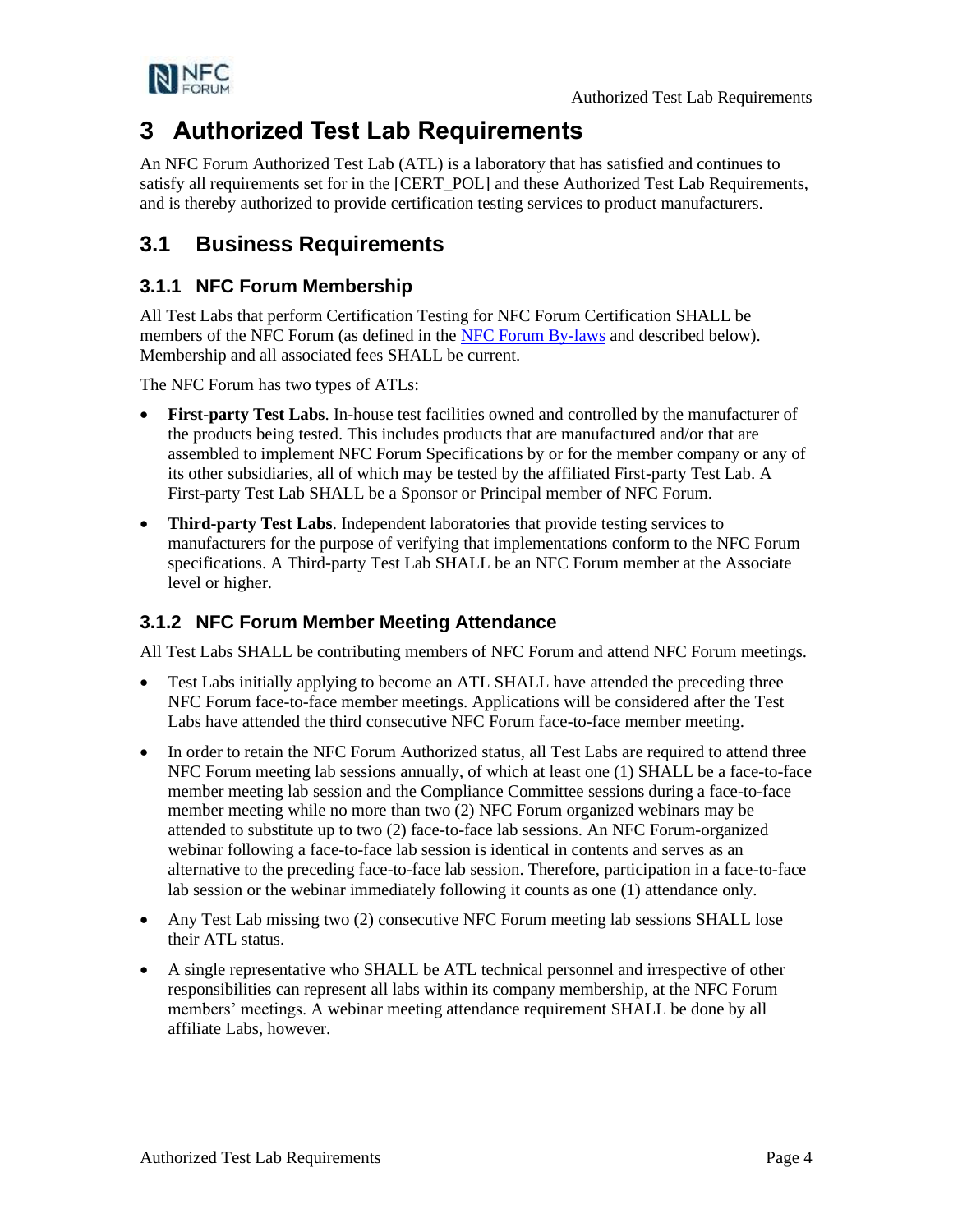

### <span id="page-8-0"></span>**3.1.3 Compliance with NFC Forum Specifications and Policy**

The ATL will utilize agreements of its choice with its customers and SHALL be free to establish its own terms and conditions for testing, including pricing, priorities, indemnities, etc., provided that such terms and conditions are not inconsistent with its obligations under the [\[CERT\\_POL\].](#page-4-5)

### <span id="page-8-1"></span>**3.1.4 Insurance Coverage**

At all times that the Test Lab is listed as an ATL, it will maintain sufficient insurance that the NFC Forum reasonably requests to adequately ensure that the ATL is covered for its obligations and liabilities regarding NFC Forum certification testing, including without limitation its indemnification obligations.

Currently, the NFC Forum requires a minimum of US\$1 million per occurrence.

This requirement is not applicable to First-party Labs.

### <span id="page-8-2"></span>**3.1.5 Lab Accreditation**

To perform testing for NFC Forum certification:

- Third-party Test Labs SHALL have all the testing scopes corresponding to each Device Class supported within their [ISO/IEC\\_17025:2017](#page-4-6) accreditation in accordance with the principles therein.
- First-party Test Labs can have all the testing scopes corresponding to each Device Class supported within their ISO/IEC 17025:2017 accreditation in accordance with the principles therein; or minimally, SHALL follow the principles o[f ISO/IEC\\_17025:2017.](#page-4-6)

In case of addition of new testing scopes for existing ATL, it is acceptable to include them in the next validation cycle.

### <span id="page-8-3"></span>**3.1.6 Lab Facilities**

ATLs SHALL provide information as to the Test Lab's location and a description of the Test Lab facilities.

### <span id="page-8-4"></span>**3.1.7 Certification Testing**

ATLs SHALL perform certification testing based on [\[CERT\\_POL\].](#page-4-5)

ATLs will periodically receive requests from the NFC Forum to provide statistical information about products being tested or scheduled for testing, in order to obtain an overall view of market trends and the adoption of NFC technology. Surveys are distributed at a minimum prior to each Member meeting and it is mandatory for all ATLs to complete and submit a response to each survey.

## <span id="page-8-5"></span>**3.2 Capabilities Requirements**

This section outlines the technical capabilities that SHALL be supported by a Test Lab.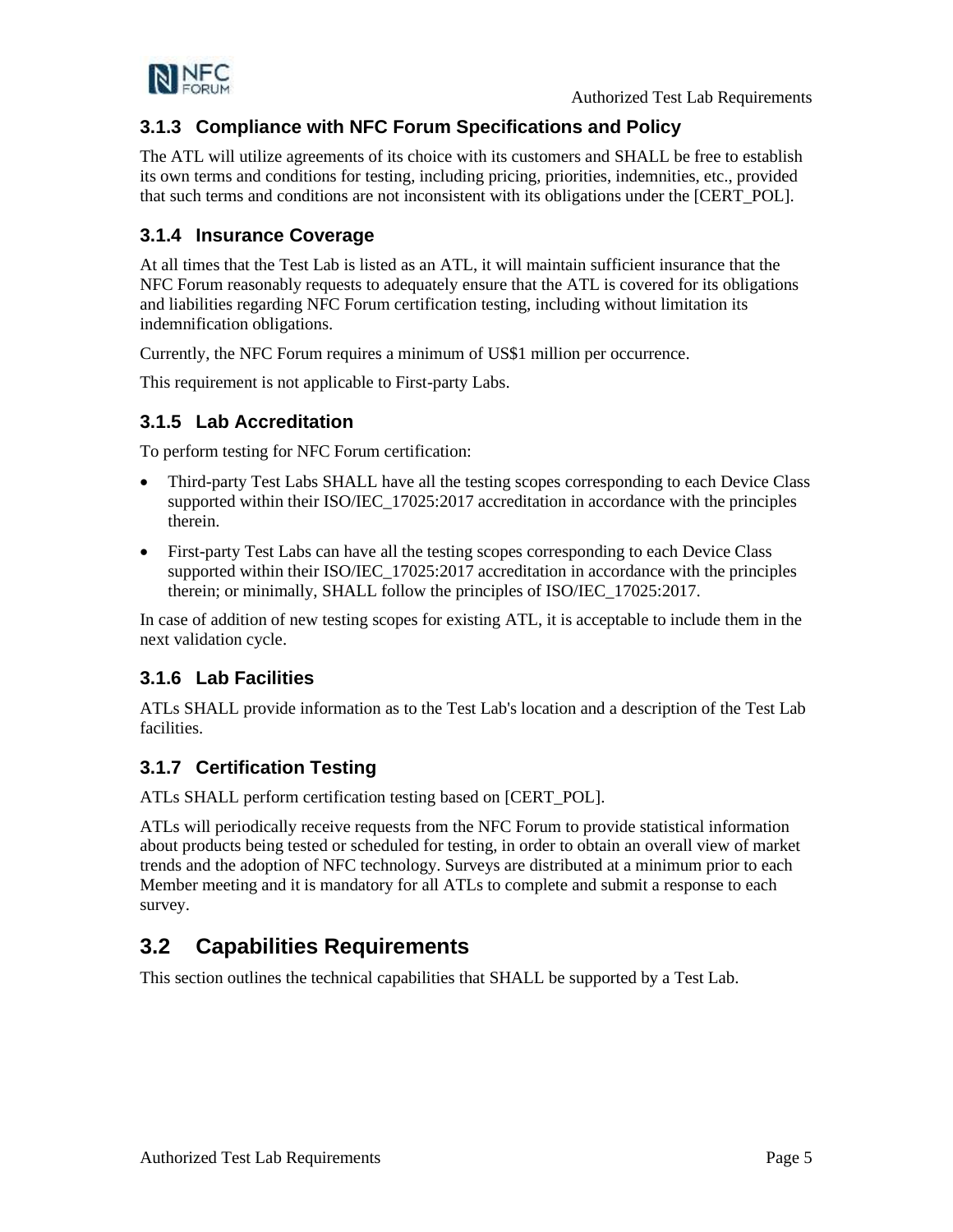

### <span id="page-9-0"></span>**3.2.1 Test Tools**

Use only the validated Test Tools listed at [http://nfc-forum.org/our-](http://nfc-forum.org/our-work/compliance/certification-program/)

[work/compliance/certification-program/](http://nfc-forum.org/our-work/compliance/certification-program/) for as long as they remain listed. NFC Forum reserves the sole right to add and delete Test Tools from the list and SHALL have no obligation or liability to any Test Lab for deleting a Test Tool from the list after Test Lab has purchased or licensed the same.

Test Labs are required to have a robot as part of their Analog Tool and/or WLC Analog Tool for executing certification testing.

At the time of application, the Test Lab SHALL provide proof of the tools installed for NFC Certification Testing.

### <span id="page-9-1"></span>**3.2.2 Test Plan Generation**

Starting from the launch of Certification Release 13, ATLs shall use the NFC Forum Test Plan Generation tool [\(TPG tool\)](https://nfc-forum-itp.com/) when creating an Implementation Test Plan (ITP) for a DUT. This requirement is applicable for [Certification Release 12, Certification Release 13](https://nfc-forum.org/our-work/compliance/certification-program/certification-releases/) and following Certification Releases. ATLs' shall use this test plan as input to the test tool starting from Certification Release 13.

### <span id="page-9-2"></span>**3.2.3 Disclosure of Test Results**

The ATL SHALL promptly communicate all test results (interim or final, as the case may be) to the IUT manufacturer. Under no circumstances SHALL ATL communicate or disclose to any third party, including to any other manufacturer or other NFC Forum member, any test results including that a IUT has or has not been approved by NFC Forum.

All final certification testing records (e.g., documents submitted by the manufacturer) and test results (e.g., reports generated during the evaluation) SHALL be maintained and made available to NFC Forum upon request for at least three (3) years from the date they are created, (a) provided that NFC Forum SHALL only be entitled to request such records in connection with enforcing or investigating matters relating to the NFC Forum Certification Program or (b) in connection with legal proceedings.

At the time of application, the Test Lab SHALL provide a description of the data retention processes and controls it has put into place.

### <span id="page-9-3"></span>**3.2.4 Analog Requirements**

### **3.2.4.1 Inter-Lab Comparison Testing (ILCT).**

Applicants who apply for ATL SHALL participate in Inter-Lab Comparison Testing (ILCT) for accreditation as a pre-condition and then later as accreditation maintenance.

All new Test Labs entering the program are required to successfully complete the ILCT for accreditation before being listed as an ATL.

Upon reasonable notice, and not more often than once every 12 months, the ATLs SHALL participate in ILCT, if requested by the NFC Forum, by performing the ILCT for accreditation maintenance (see Section [4\)](#page-14-0). The NFC Forum will provide the samples, will define the test cases to be run, and will collate the results. Test Labs are responsible for any costs associated with cross-testing. Test Labs need to complete the ILCT exercise for each approved tool they use for Analog and WLC Analog certification testing.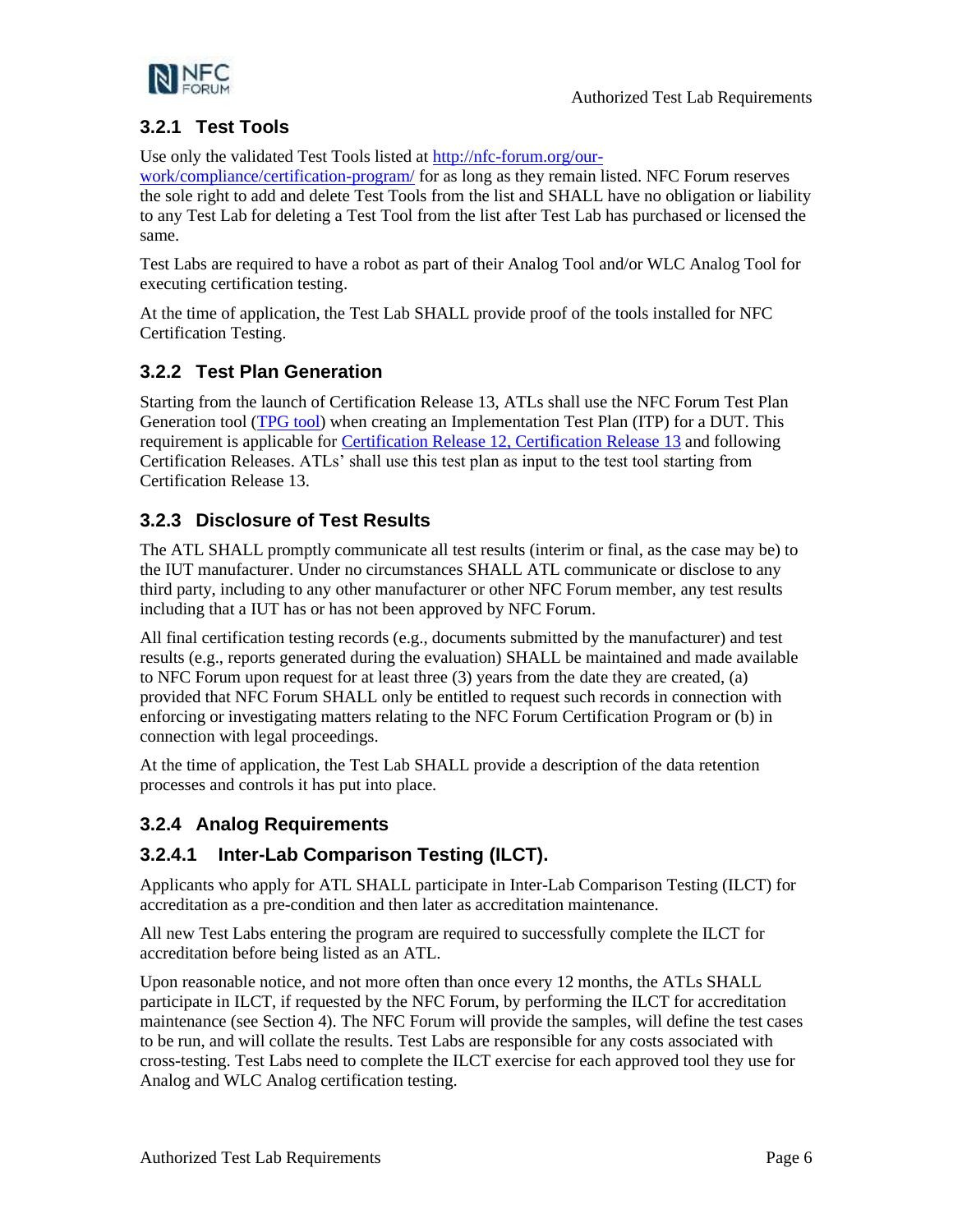

### **3.2.4.2 Pre-scan service for finding reference position on IUT.**

The [\[ICS\]](#page-4-7) and [\[IXIT\]](#page-4-8) information SHALL be provided by the applicant. However, if an applicant requests assistance in locating the reference position on the IUT, the ATL should provide prescan service to identify the optimal reference position on IUT so that the applicant can define the value for [\[IXIT\].](#page-4-8)

### <span id="page-10-0"></span>**3.2.5 Certification Release and Device Class Requirements**

The ATL SHALL support certification testing for at least one Active Certification Release.

The ATL SHALL support certification testing for at least one Device Class.

### <span id="page-10-1"></span>**3.3 Administrative Requirements**

This section describes the process followed for Test Lab authorization, including information submission, compliance assessment, and listing, as well as subsequent annual requalification requirements and revocation provisions.

### <span id="page-10-2"></span>**3.3.1 Laboratory Authorization**

#### **Information Submission**

Test Labs applying for approval as an ATL SHALL ensure that they qualify according to Section [3.1,](#page-7-1) Business Requirements, and Section [3.3,](#page-10-1) Capability Requirements, before making a submission to the NFC Forum.

Once a lab deems itself ready:

- Submit a document package to the NFC Forum containing the following:
- For First-party ATL
	- [\[TLATCLA\]](#page-5-4)
	- ISO/IEC<sub>1</sub>7025:2017 accreditation certificate including the scope of accreditation, issued by a recognized Accrediting Body, or self-attestation of scope
	- Unambiguous description and layout of Test Lab facilities and equipment
	- Evidence of approved test tool, as listed on the [NFC Forum website,](http://nfc-forum.org/our-work/compliance/certification-program/) installed at the Test Lab including a valid [ISO/IEC\\_17025:2017](#page-4-6) or manufacture calibration report
	- Evidence of a robot as part of the Analog Tool and/or WLC Analog Tool for certification testing including a valid test tool vendor verification report
	- Evidence of participation under the 3 consecutive NFC Forum face-to-face member meeting based on NFC Forum meeting attendance requirement on Section [3.1.2](#page-7-3)
- For Third-party ATL
	- [\[TLATCLA\]](#page-5-4)
	- ISO/IEC 17025:2017 accreditation certificate including the scope of accreditation, issued by a recognized Accrediting Body
	- Evidence of liability insurance as US\$1 million per occurrence
	- Unambiguous description and layout of Test Lab facilities and equipment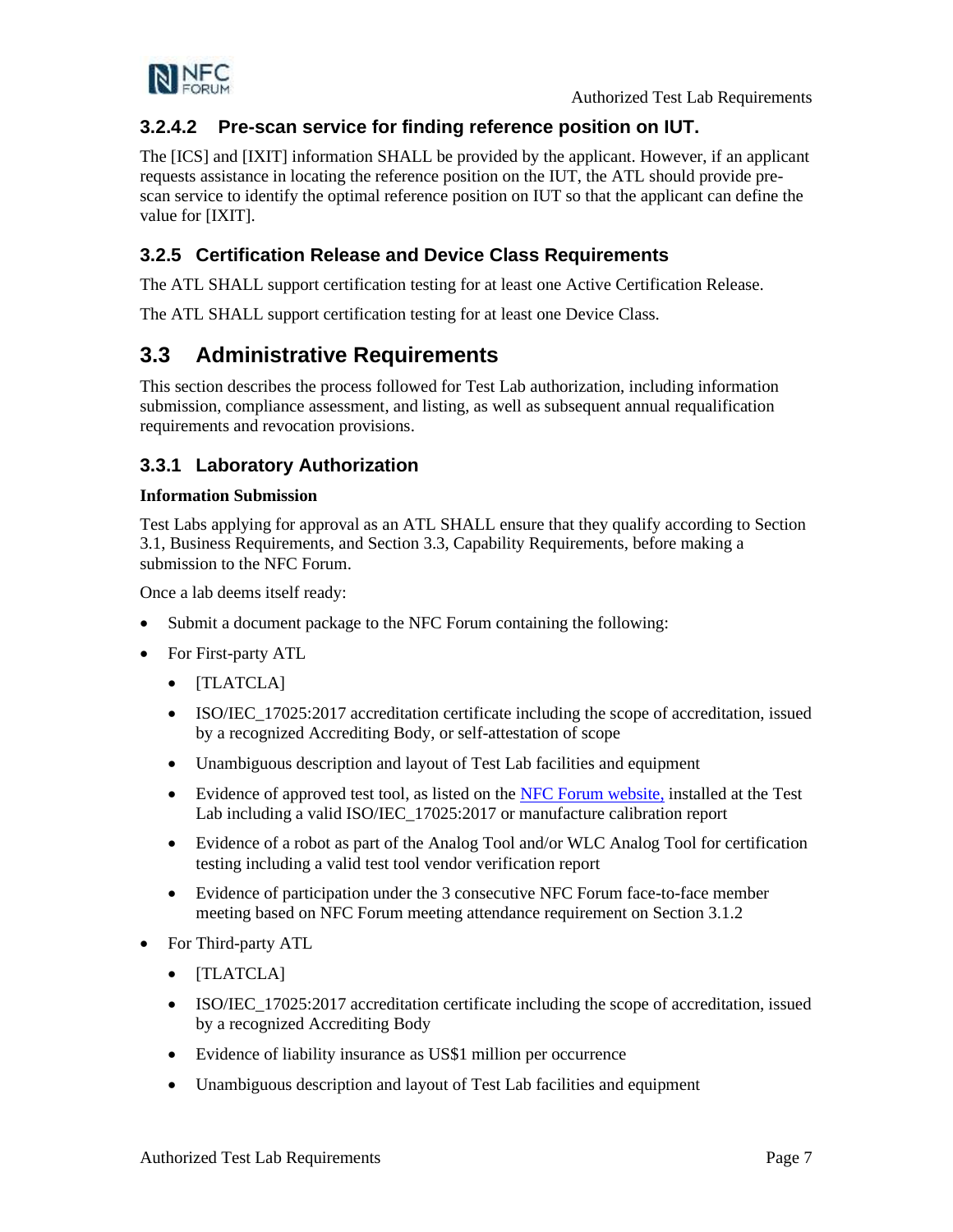

- Evidence of approved test tool, as listed on the [NFC Forum website,](http://nfc-forum.org/our-work/compliance/certification-program/) installed at the Test Lab including a valid [ISO/IEC\\_17025:2017](#page-4-6) or manufacture calibration report
- Evidence of a robot as part of the Analog and/or WLC Analog Tool for certification testing including a valid test tool vendor verification report
- Evidence of participation under the 3 consecutive NFC Forum face-to-face member meeting based on NFC Forum meeting attendance requirement on Section [3.1.2](#page-7-3)
- For GCF (Global Certification Forum) RTO (Recognized Test Organization
	- [https://nfc-forum.org/wp-content/uploads/2016/05/NFCF-RTO-Test-Spec-License-](https://eur01.safelinks.protection.outlook.com/?url=https%3A%2F%2Fnfc-forum.org%2Fwp-content%2Fuploads%2F2016%2F05%2FNFCF-RTO-Test-Spec-License-Final.pdf&data=02%7C01%7Chenk.dannenberg%40nxp.com%7C99addceba5ae439bfea908d832f7204e%7C686ea1d3bc2b4c6fa92cd99c5c301635%7C0%7C1%7C637315384270742941&sdata=Ux2ltuGbB%2FqDPBC2omkxN4RK3W5mvsSCPyBVlbFK%2Fds%3D&reserved=0)[Final.pdf](https://eur01.safelinks.protection.outlook.com/?url=https%3A%2F%2Fnfc-forum.org%2Fwp-content%2Fuploads%2F2016%2F05%2FNFCF-RTO-Test-Spec-License-Final.pdf&data=02%7C01%7Chenk.dannenberg%40nxp.com%7C99addceba5ae439bfea908d832f7204e%7C686ea1d3bc2b4c6fa92cd99c5c301635%7C0%7C1%7C637315384270742941&sdata=Ux2ltuGbB%2FqDPBC2omkxN4RK3W5mvsSCPyBVlbFK%2Fds%3D&reserved=0)
	- ISO/IEC<sub>1</sub>7025:2017 accreditation certificate including the scope of accreditation, issued by a recognized Accrediting Body
	- Evidence of liability insurance as US\$1 million per occurrence
	- Unambiguous description and layout of Test Lab facilities and equipment
	- Evidence of approved test tool, as listed on the [NFC Forum website,](http://nfc-forum.org/our-work/compliance/certification-program/) installed at the Test Lab including a valid [ISO/IEC\\_17025:2017](#page-4-6) or manufacture calibration report
	- Evidence of a robot as part of the Analog Tool for certification testing including a valid test tool vendor verification report
- Provide the contact information for the responsible laboratory person

The NFC Forum SHALL receive a complete application to determine if the Test Lab is ready for ILCT testing (see [\[ANALOG\]](#page-4-9) and/or [\[WLC\],](#page-5-5) Section [3.2.4\)](#page-9-3) and an on-site audit. Upon approval of the application package, scheduling for the ILCT testing and on-site audit will occur.

#### **Compliance Assessment**

ATLs or applicants for NFC Forum authorized status SHALL permit an auditor authorized by NFC Forum (see list o[f Qualified Auditors\)](http://nfc-forum.org/our-work/compliance/certification-program/labs-test-tools/test-lab-authorization-process/) to assess the laboratory's compliance with [\[CERT\\_POL\].](#page-4-5) The Authorized Test Lab Requirements provides high level requirements, while the Test Lab Audit Checklist [\[TLAC\]](#page-5-6) provides a detailed list of items for the audit.

Audits must be conducted and audit packages submitted to the NFC Forum prior to initial authorization as an ATL, and then every 24 months thereafter. The ATL is responsible for all costs associated with the assessment (audit fee, travel expenses, travel time, and any additional assessor hours) and will be invoiced directly by the Auditor. The NFC Forum Auditor may request an initial payment prior to scheduling an onsite audit, while the remaining amount that is owed will become payable upon completion of the audit. The NFC Forum will withhold initial Test Lab authorization or requalification until all monies associated with the Test Lab are paid to the auditor.

The NFC Forum will, as a courtesy, notify the Test Lab when an audit is required. The Test Labs are responsible for contacting a Qualified Auditor and requesting an assessment. The auditor will contact the Test Lab to schedule the audit on a mutually agreed date(s). The auditors will also request from the Test Lab all NFC-specific processes, organization charts, and equipment lists for their review prior to the visit.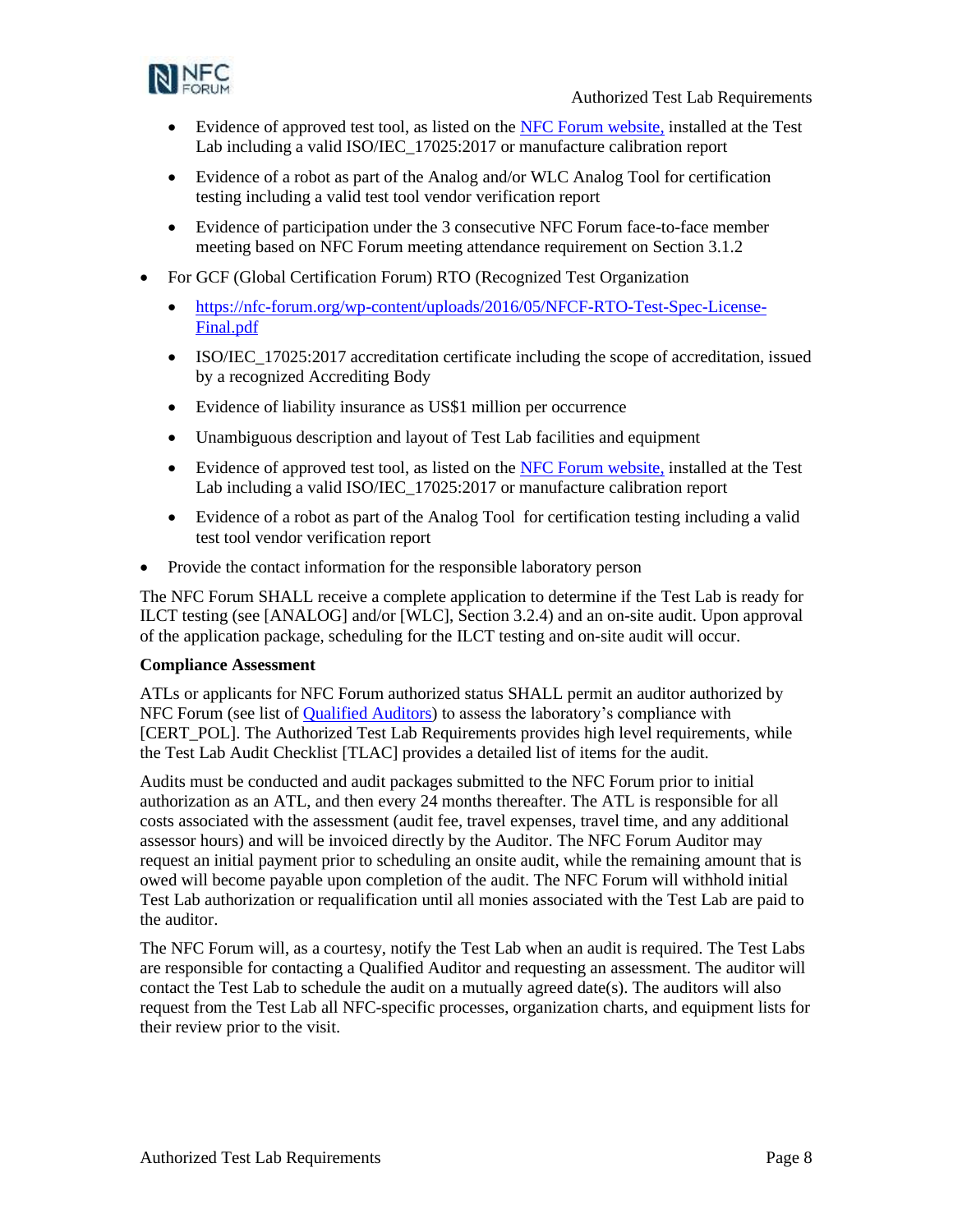

The auditor will send a checklist that will be used during the assessment for review by the Test Lab. This checklist is a working copy of the [\[TLAC\]](#page-5-6) questions based on requirements in this document. The Test Lab will be requested to fill in applicable references on the checklist to aid the assessor during their review. The auditor will conduct the assessment, completing their checklists and noting any deficiencies. The auditor will provide a list of any deficiencies observed as well as copies of the completed [\[TLAC\]](#page-5-6) during the closeout meeting at completion of the audit.

The Test Lab will address any deficiencies using their corrective action processes. The Test Lab SHALL respond back to the auditor within thirty (30) calendar days, and SHALL, at a minimum, list the plans for all required corrective actions. The Test Lab has a further sixty (60) calendar days to complete and close all corrective actions so that the auditor can submit the assessment package to the NFC Forum. Failure to do so may result in removal of "Authorized Test Lab" status or withholding of authorization in the case of a new Test Lab applicant, until all actions are complete.

The assessment package will only be seen by the NFC Forum staff and will not be made available to the general membership to avoid any conflict of interest or confidentiality issues.

Regarding the first audit, it SHALL be required 3 days audit and later on from second audit, if there is not any change from test engineer, tool, facility, it SHALL not be exceeded 1.5 days.

### <span id="page-12-0"></span>**3.3.2 Listing**

Once the Test Lab has met all the requirements as specified in this document, the Test Lab will be added to the NFC Forum Authorized Test Laboratory list at [http://nfc-forum.org/our](http://nfc-forum.org/our-work/compliance/certification-program/)[work/compliance/certification-program/.](http://nfc-forum.org/our-work/compliance/certification-program/) Once listed, the laboratory will be allowed to perform NFC Forum certification testing.

The following contact information SHALL be provided to the NFC Forum.

- Name
- Title
- Address
- Phone number
- Fax number
- Email address

For Third-party ATLs, provide the requested information for the Technical Manager, the primary business contact, and the commercial contact. For First-party ATLs, only provide the Technical Manager information.

The commercial contact information will be posted on the NFC Forum Authorized Test Laboratory List, available fro[m http://nfc-forum.org/our-work/compliance/certification-program/.](http://nfc-forum.org/our-work/compliance/certification-program/)

The laboratory is responsible for ensuring that all contact information is current and SHALL notify the NFC Forum of any changes.

### <span id="page-12-1"></span>**3.3.3 Laboratory Authorization Renewal**

All Test Labs SHALL re-qualify on an annual basis, based on the original re-qualification date.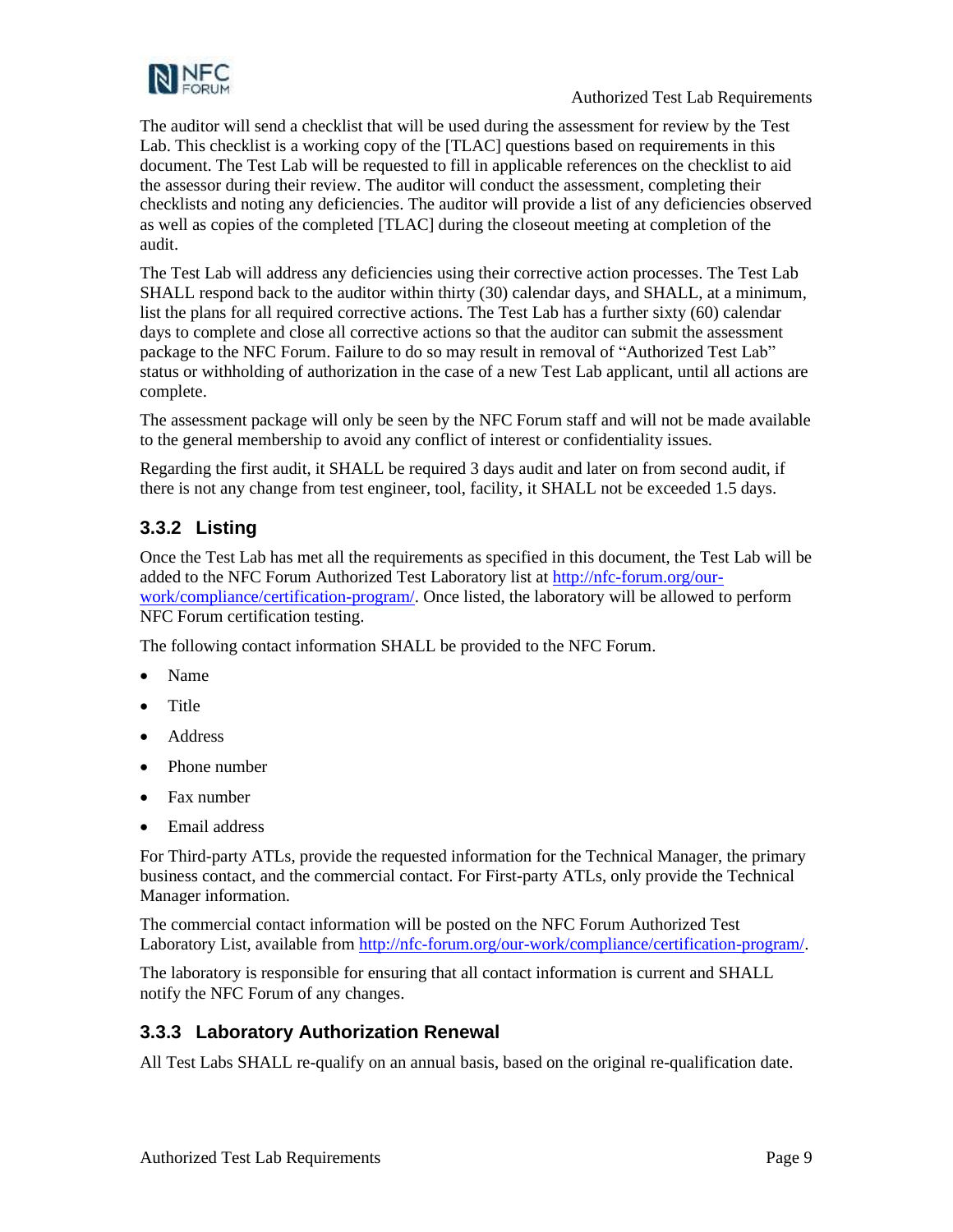

The authorization renewal SHALL be based on proof of accreditation, insurance coverage, member in good standing, and feedback from audit assessments. All ATL SHALL provide following required documents for Authorization renewal application.

- The latest version of ISO17025 certificate for Third-party ATL and GCF RTO.
- The latest version of insurance certificate for Third-party ATL and GCF RTO.
- The latest version of audit report for First-party and Third-party ATL and GCF RTO.
- The NFC Forum will ask for the execution of an ILCT no more frequently than every 12 months. The ILCT tests SHALL be performed and a copy of comparison tests report SHALL be sent to the NFC Forum (NCIRP chair).

The requalification paperwork SHALL be received no later than thirty (30) days from the expiry date of the current listing. The Test Lab will be automatically delisted thirty (30) days after the expiry date if all applicable paperwork has not been submitted.

When the Laboratory fails to meet the requirements in sections [3.1.2,](#page-7-3) [3.3.1](#page-10-2) and [3.3.3,](#page-12-1) the Laboratory will lose ATL accreditation status.

### <span id="page-13-0"></span>**3.3.4 Revocation**

When an ATL status is revoked, the Test Lab will be removed from the NFC Forum Test Laboratory list. Once the ATL status is revoked, the Test Lab is no longer permitted to perform NFC Forum Certification Testing.

The revoked Test Lab may appeal the revocation but SHALL meet all qualification requirements prior to reinstatement.

A Test Lab may apply to be reinstated as an ATL after revocation. The Test Lab has up to one (1) year from date of revocation to apply for reinstatement.

The NFC Forum reserves the right to revoke the NFC Forum Authorized Test Laboratory status and remove a Test Lab from the NFC Forum Test Laboratory list if the NFC Forum determines that the Test Lab is not performing NFC Forum Certification testing in accordance with the requirements of the NFC Forum Certification Program. The NFC Forum will notify the Test Lab of the violations attributed to the revocation, and the Test Lab will have the opportunity to appeal.

### <span id="page-13-1"></span>**3.3.5 Remediation**

When a Test Lab fails to meet the requirements specified in the NFC Forum Certification Program, they may be put in remediation.

During remediation, Test Labs are permitted to perform NFC Forum Certification testing. As part of remediation, the Test Lab SHALL submit a plan acceptable to the NFC Forum detailing how the Test Lab plans to address the violations within fourteen (14) days of being notified and respond with a twelve (12)-week plan to again fulfill all of the requirements. If the Test Lab accepts to be delisted or fails to fulfill all requirements within twelve (12) weeks, they will be removed from the NFC Forum website. The NFC Forum may also require the Test Lab to undergo an audit of their NFC Forum Certification testing services, at the sole expense of the Test Lab.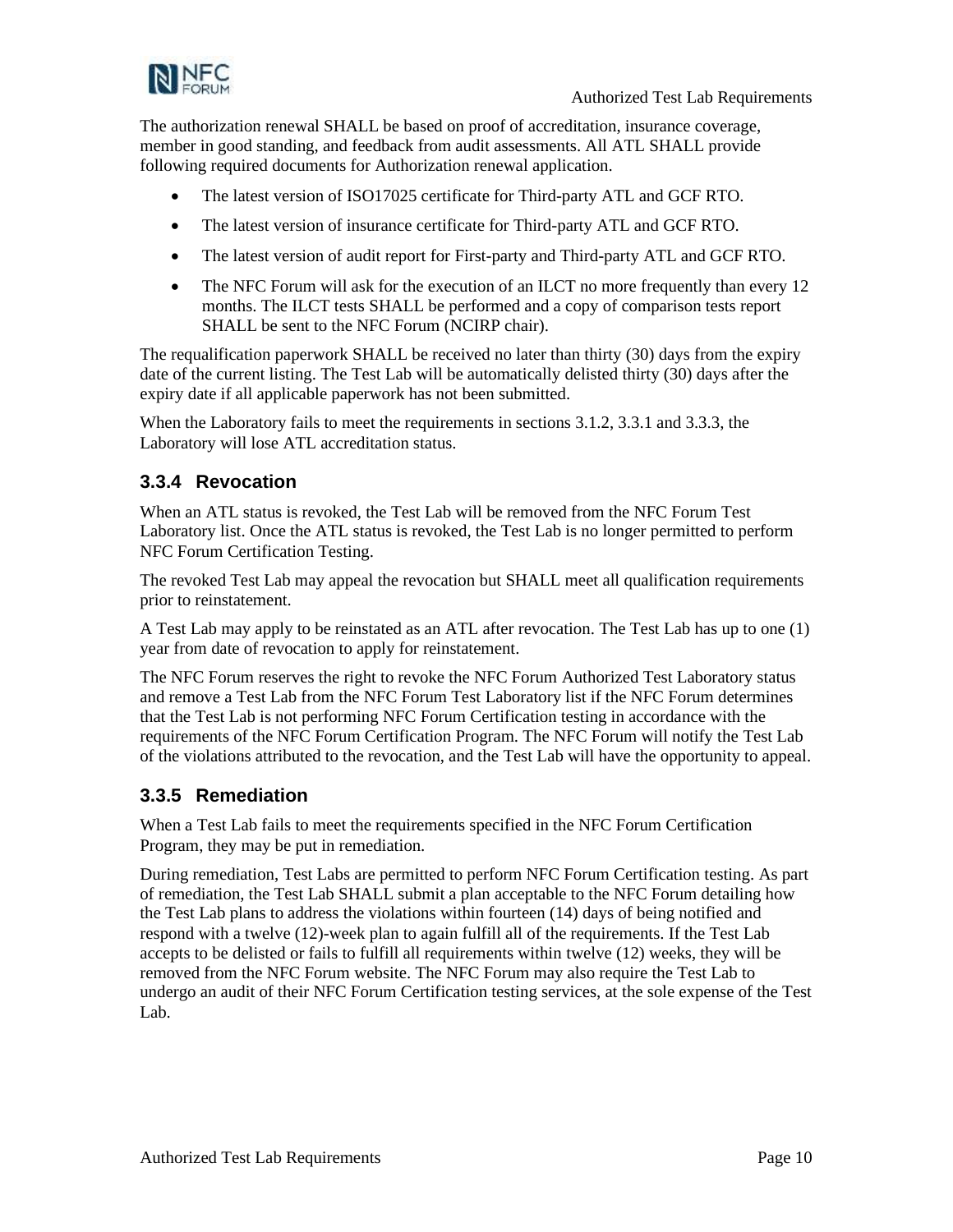

Requirements

# <span id="page-14-0"></span>**4 Inter-Lab Comparison Test (ILCT) Requirements**

The objective of the ILCT Requirements is to ensure that every Approved NFC Forum Test Lab yields similar results for analog parameters measured on the same device.

The procedures in the following sections are to specify the authorization process for Test Labs so the total time required for its authorization is kept within an acceptable time frame allowing a smooth rotation of the ILCT reference samples. Test Labs SHALL return the ILCT reference samples to the NFC Forum when it has completed the ILCT or upon the request of the NFC Forum.

The rules defined in this document are only for the part related with the technical competencies' demonstration, namely the ILCT exercise and applicable for both Third-party ATLs as well as First-party ATLs wishing to be authorized for certification testing.

## <span id="page-14-1"></span>**4.1 Preparation**

Before the ILCT can take place, several criteria SHALL be fulfilled by the NFC Forum and the Test Lab.

The NFC Forum responsibilities are to:

- Organize an ILCT not more often than once per year
- Distribute and control the NFC Forum certified ILCT sample
- Measure an ILCT sample for the ILCT with a test tool equal to the one used by the Test Lab
- Ship the ILCT sample to the Test Lab as soon as it is available
- Inform the ATL that an ILCT for accreditation is needed to proceed
- Send the template that SHALL be used
- Send instructions on how to operate the reference sample

The Test Lab responsibilities are to:

- Inform the NFC Forum that they are ready for the ILCT
- Learn about the NFC Forum analog specifications and test specifications, from either within the NFC Forum or other subject matter experts
- Ensure that they have competence regarding their Analog Tool setup and operations
- Learn about the NFC Forum wireless charging specifications and test specifications, from either within the NFC Forum or other subject matter experts
- Ensure that they have competence regarding their WLC Analog Tool setup and operations
- Perform the test tool maintenance and calibration as specified by the manufacturer.

## <span id="page-14-2"></span>**4.2 ILCT**

The Test Lab responsibilities are: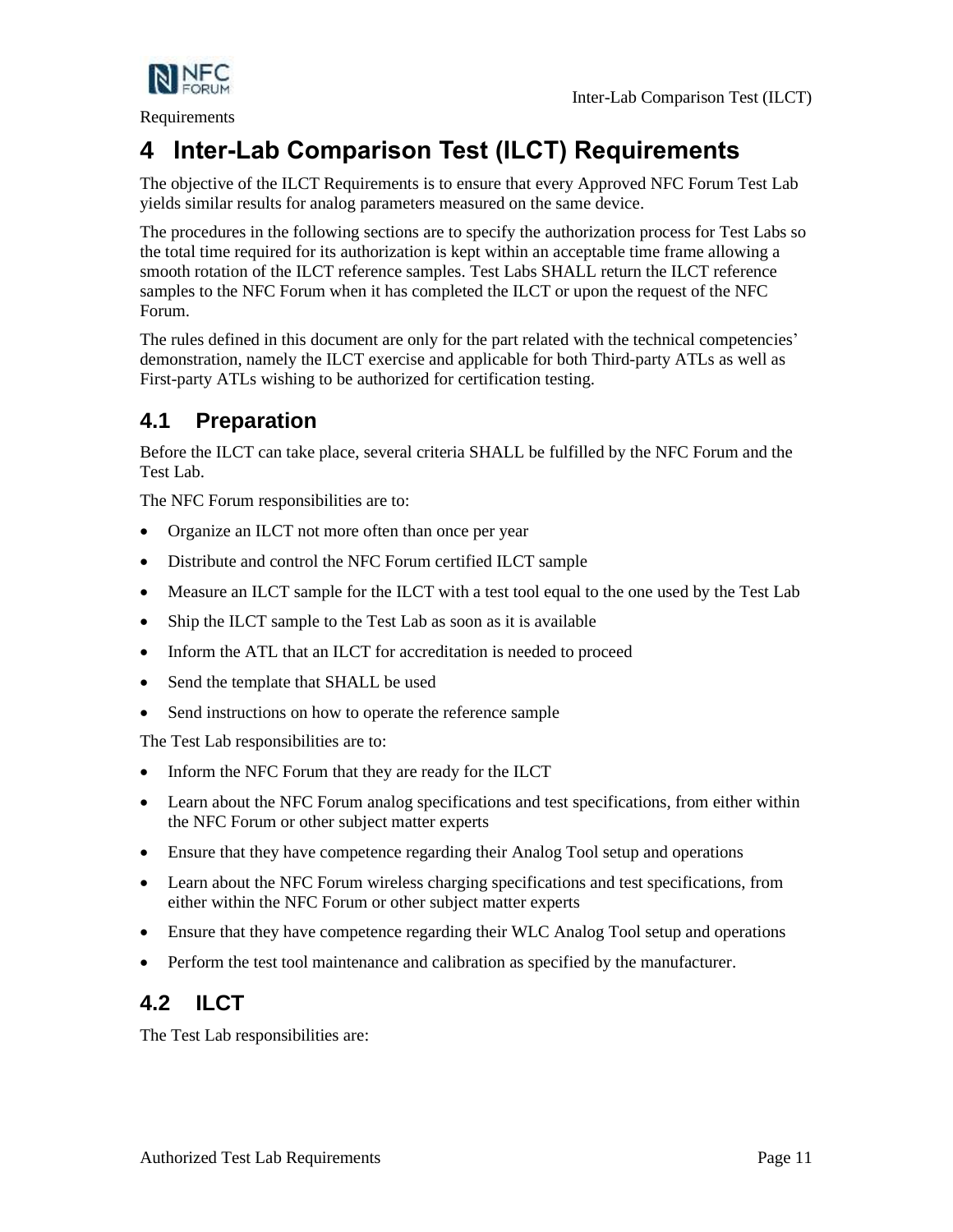

Requirements

- On reception of the ILCT sample, the Test Lab SHALL execute the ILCT test cases within two weeks and deliver a test report.
- The Test Lab SHALL follow all the maintenance, calibrations, and testing setup as specified by the manufacturer and NFC Forum Analog test specifications and/or WLC test specifications.
- The Test Lab SHALL submit the test results when ready to the NFC Forum (NCIRP staff member). If the Test Lab does not respect the time period, the sample will be recalled and the Test Lab will be put last in the queue.

The NFC Forum responsibilities are:

- Acknowledge that the test report has been received.
- The NFC Forum NCIRP staff member SHALL remove any Test Lab identification text or signs from the report and submit the results to NCIRP.
- The NCIRP SHALL provide a response within five (5) working days.

## <span id="page-15-0"></span>**4.3 Issues Resolutions**

### **NFC Forum Responsibilities**

The NFC Forum will provide to the Test Lab:

- The test cases where the results are out of tolerance.
- Any potential cause for failure that might be visible on the test results.

The NFC Forum will NOT provide to the Test Lab:

- Any values, differences, or any type of quantification of the deviation.
- Any information that can pinpoint the exact points of failure.

#### **Test Lab Responsibilities**

The Test Lab, upon receiving a negative ILCT exercise result and its information, SHALL contact its test tool manufacturer and assure their availability to support the Test Lab measurements capability improvements.

The Test Lab SHALL repeat the test cases reported with problems and return the new results to the NFC Forum with a description of the improvements made within 1 week.

## <span id="page-15-1"></span>**4.4 Re-evaluation of the Test Results**

### **NFC Forum Responsibilities**

The NFC Forum staff should submit the test results "anonymized" to NCIRP that needs to analyze them within a week, and, if not satisfactory, needs to evaluate why the improvements reported did not result in a pass.

NCIRP SHALL reply to Test Lab within four (4) working days with the assessment of the improvements previously reported by the Test Lab.

#### **Test Lab Responsibilities**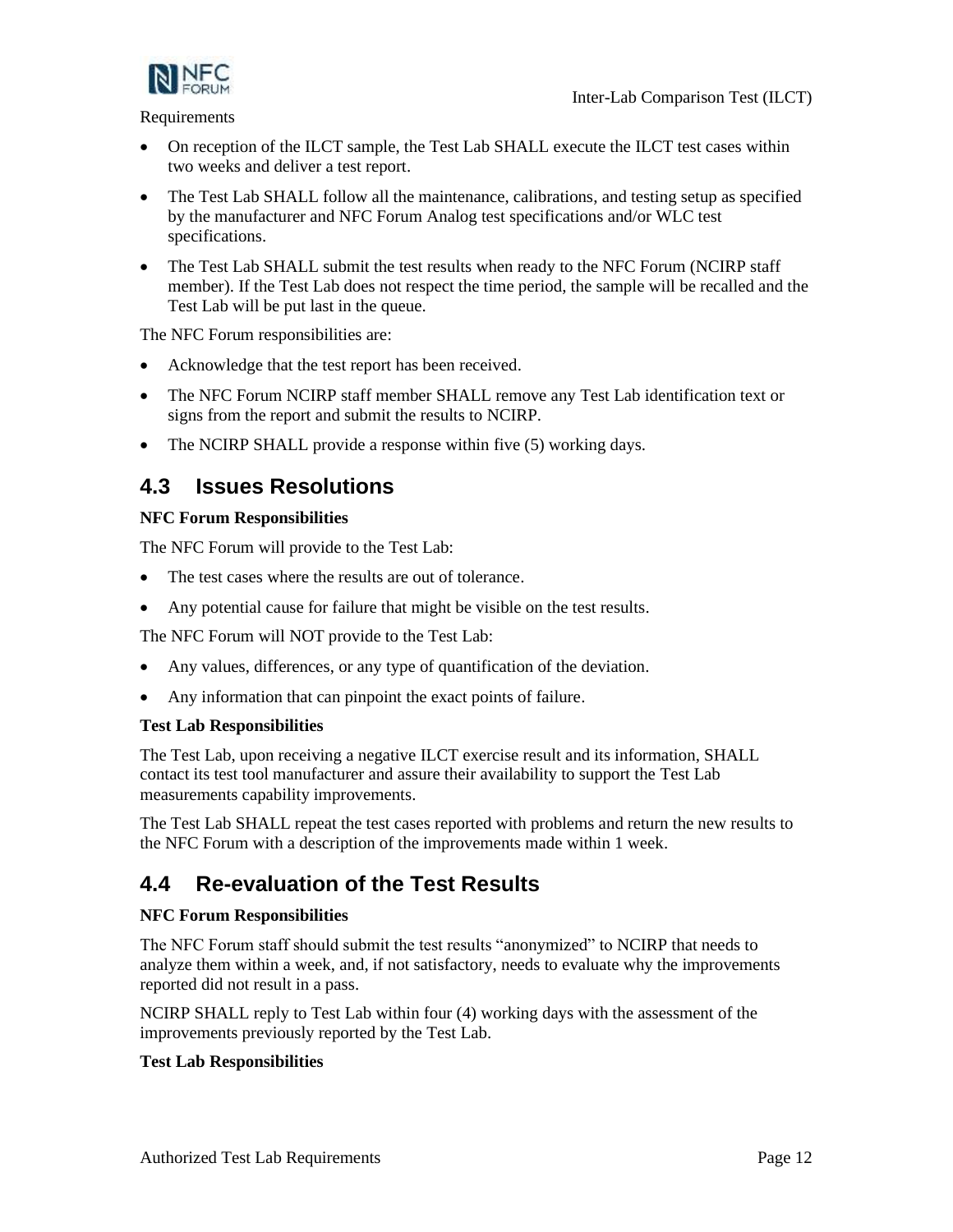

#### Requirements

Within a week, schedule a videoconference call or a face-to-face meeting with the validation house, test tool manufacturer, and Test Lab to analyze the testing methods of the Test Labs and to discover anything that is not being properly measured. The improvements made by the Test Lab SHALL be distributed to the meeting / call participants and to the NFC Forum (NCIRP staff member).

Within two weeks of receiving a new negative answer, the Test Lab SHALL repeat the execution of the test cases with problems and return the new results.

## <span id="page-16-0"></span>**4.5 Cooperation Termination**

The Test Lab can repeat this cycle of improvements (namely new execution of the test cases, new evaluation by NCIRP, and reaction to their suggestions for improvements) several times.

After two months of the reception of the test sample, the lab SHALL return the sample even if the test results are not good enough to pass the ILCT exercise.

If still interested in becoming an ATL, the Test Lab SHALL review its internal procedures, test tools, and competencies and request a new ILCT sample to perform a second attempt. They will be put at the bottom of the exiting ILCT samples requests queue.

## <span id="page-16-1"></span>**4.6 Tolerances**

When doing the ILCT, the Test Lab results SHALL be equal to the Validation House results with the tolerance as defined for the ILCT exercise (see appendix [E\)](#page-30-0).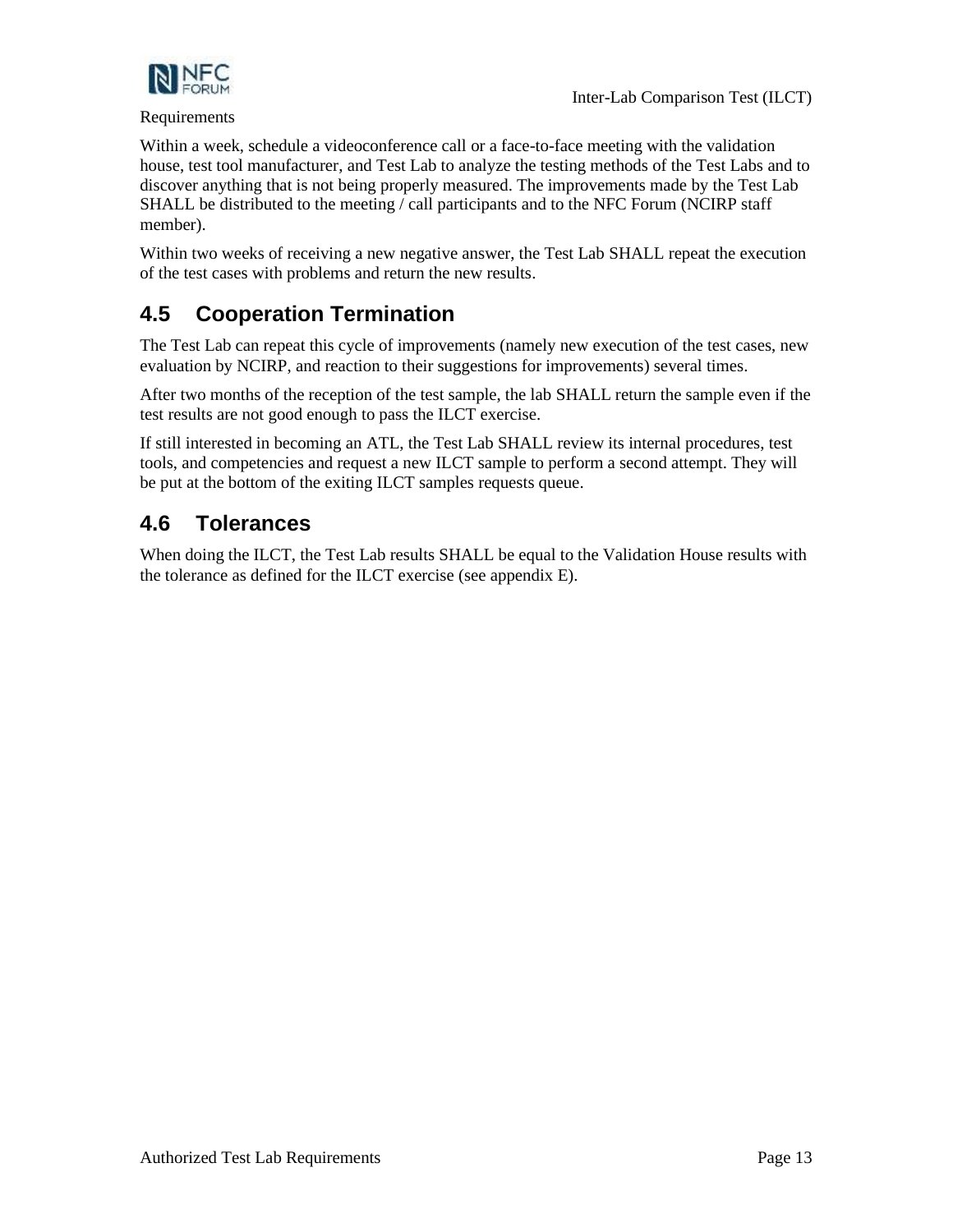



## <span id="page-17-0"></span>**A. Requirements Summary**

[Table 1](#page-17-1) summarizes the requirements.

|                                                   | Third (3rd) party Test Labs                                                                                                                                   | First (1 <sup>st</sup> ) party Test Labs                                                  |
|---------------------------------------------------|---------------------------------------------------------------------------------------------------------------------------------------------------------------|-------------------------------------------------------------------------------------------|
| <b>Membership Level</b>                           | Associate or higher                                                                                                                                           | Principle or Sponsor only                                                                 |
| <b>Meeting Attendance</b>                         | Face-to-face member<br>$\bullet$<br>meeting Test Lab session<br>and the Compliance<br>Committee sessions<br>during Face-to-face<br>member meeting<br>Webinars | Face-to-face member<br>$\bullet$<br>meeting Test Lab session<br>Webinars<br>$\bullet$     |
| <b>Test Tools</b>                                 | Use only approved tools                                                                                                                                       | Use only approved tools                                                                   |
| <b>Compliance to NFC Forum</b><br><b>Policies</b> | Testing SHALL be conducted<br>in a manner consistent with<br>[CERT_POL]                                                                                       | Testing SHALL be conducted<br>in a manner consistent with<br>[CERT_POL]                   |
| <b>Insurance</b>                                  | US\$1 million per occurrence                                                                                                                                  | Not required                                                                              |
| <b>Accreditation</b>                              | ISO/IEC_17025:2017;<br>including all the testing<br>scopes corresponding to each<br>Device Class supported                                                    | Minimally SHALL follow<br>ISO/IEC_17025:2017<br>principles                                |
| <b>Contact Information</b>                        | Technical manager, primary<br>business contact, and<br>commercial contact                                                                                     | Technical manager and<br>primary business contact                                         |
| <b>Audits</b>                                     | Required prior to authorized<br>status being assigned and<br>then every 24 months                                                                             | Required prior to authorized<br>status being assigned and<br>then every 24 months         |
| <b>ILCT</b>                                       | Required to pass prior to<br>authorized status being<br>assigned and then upon<br>request                                                                     | Required to pass prior to<br>authorized status being<br>assigned and then upon<br>request |

### <span id="page-17-1"></span>**Table 1: Requirements Summary**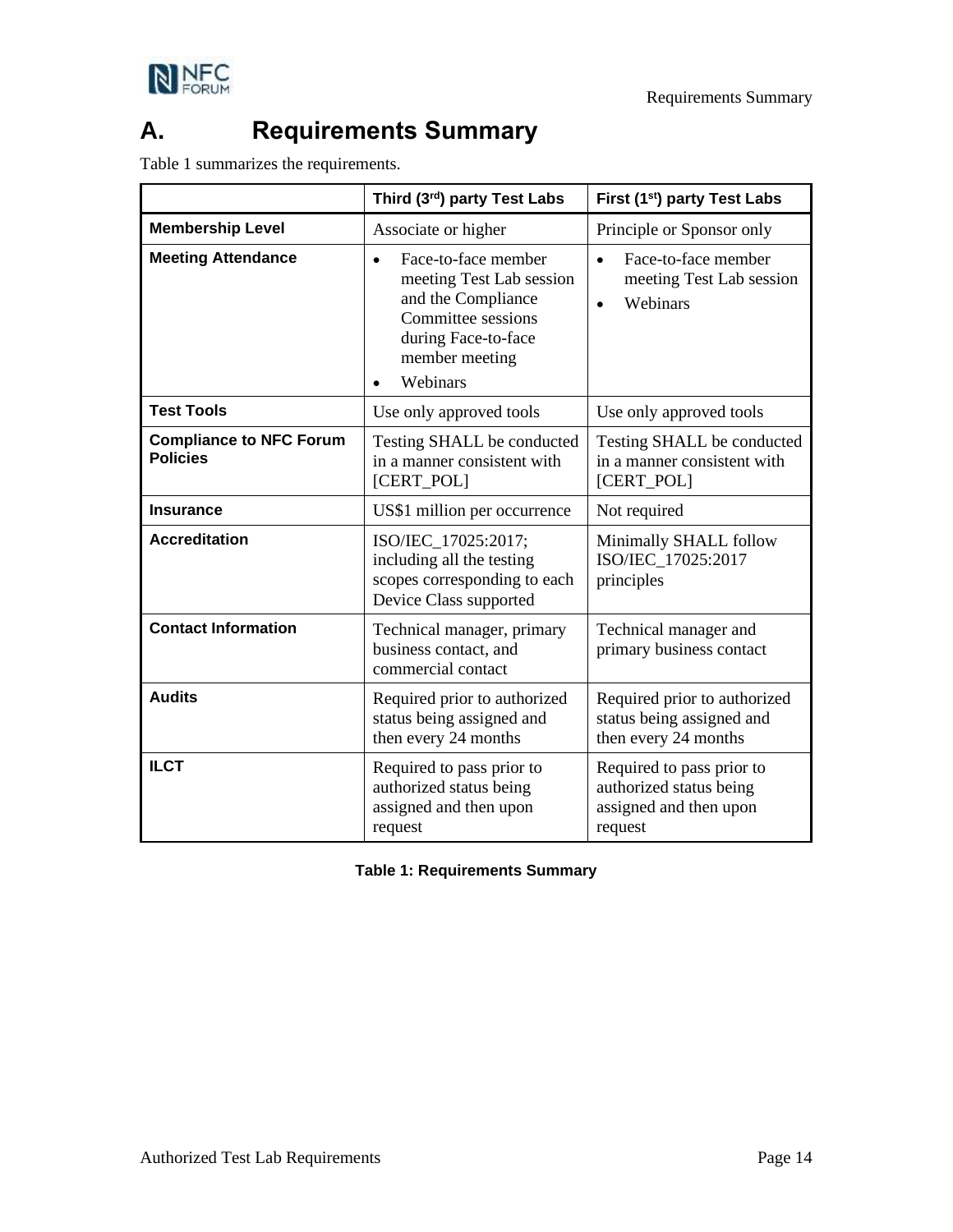

## <span id="page-18-0"></span>**B. Required ISO/IEC 17025:2017 Clauses for First-Party ATLs**

| [ISO/IEC_17025:2017] Section     | <b>Required Clauses</b>                            |
|----------------------------------|----------------------------------------------------|
| 5 Structural Requirements        | 5.1, 5.2, 5.3, 5.4, 5.5, 5.6, 5.7                  |
| 6 General                        | 6.1, 6.2, 6.3, 6.4, 6.5, 6.6                       |
| 7 Process Requirements           | 7.1, 7.2, 7.4, 7.5, 7.6, 7.7, 7.8, 7.9, 7.10, 7.11 |
| 8 Management System Requirements | 8.1.2, 8.2, 8.3, 8.4, 8.5, 8.6, 8.7, 8.8, 8.9      |

<span id="page-18-1"></span>**Table 2: ISO/IEC 17025:2017 Clauses for First-party ATLs**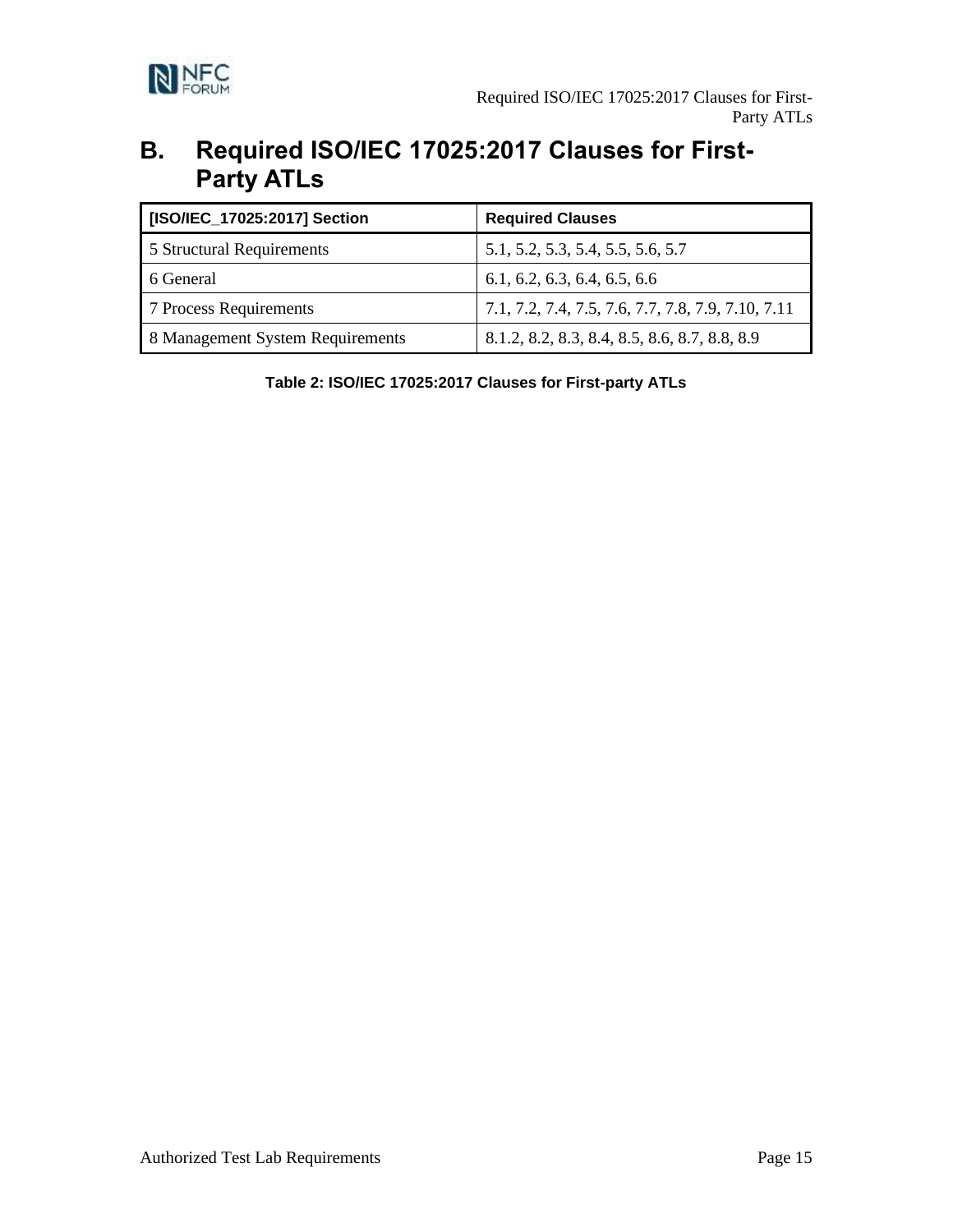

## <span id="page-19-0"></span>**C. Required ISO/IEC 17025:2017 Clauses for Third-Party ATLs**

| [ISO/IEC_17025:2017]<br><b>Section</b>         | <b>Required Clauses/Additions</b>                                                                                                                                                                                                                                    |
|------------------------------------------------|----------------------------------------------------------------------------------------------------------------------------------------------------------------------------------------------------------------------------------------------------------------------|
| 5 Structural Requirements                      | No additions                                                                                                                                                                                                                                                         |
| <b>6 Resource Requirements</b>                 |                                                                                                                                                                                                                                                                      |
| 6.1 General                                    | No additions                                                                                                                                                                                                                                                         |
| 6.2 Personnel                                  | No additions                                                                                                                                                                                                                                                         |
| 6.3 Facilities and<br>environmental conditions | NFC Forum Certification Testing should be performed<br>a)<br>under an environment that limits noise from 1MHz to<br>100MHz to avoid interference during testing.                                                                                                     |
|                                                | b)<br>To avoid disturbing the magnetic field, the first free guard<br>distance SHALL be observed around NFC Forum -<br>Reference Equipment. This area SHALL not contain any<br>other conductive materials than what is needed for NFC<br>Forum certification testing |
|                                                | In addition to the second free guard distance, no active<br>C)<br>electrical device, such as a cell phone, should be within 1<br>meter from the NFC Forum Reference Equipment, the<br>DUT and the robot.                                                             |
|                                                | There SHALL be controlled access to the Test Lab.<br>d)<br>B<br>C<br>$2^*$<br>Key:                                                                                                                                                                                   |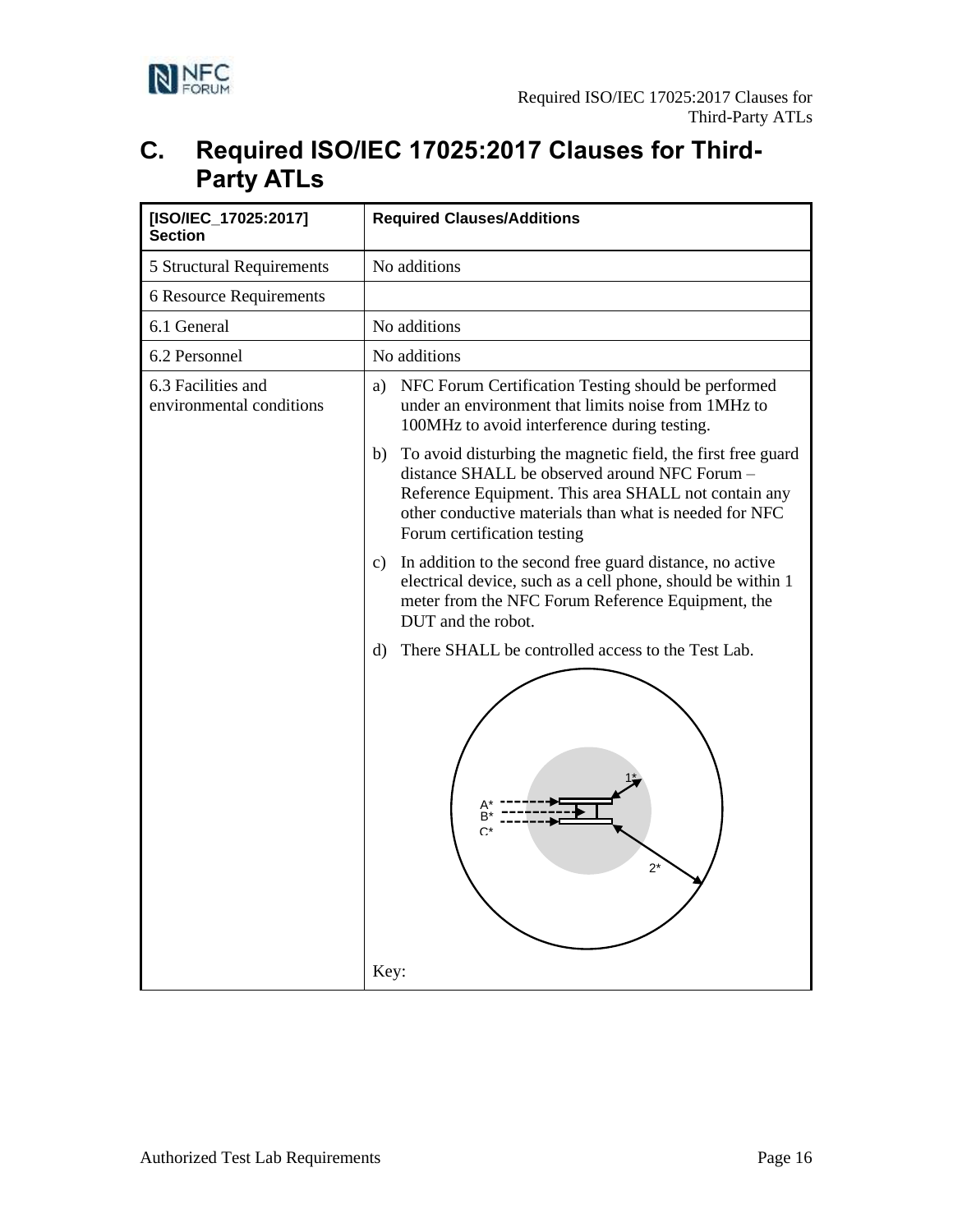

| [ISO/IEC_17025:2017]<br><b>Section</b> | <b>Required Clauses/Additions</b>                                                                                                                                                                                                                                                                |  |
|----------------------------------------|--------------------------------------------------------------------------------------------------------------------------------------------------------------------------------------------------------------------------------------------------------------------------------------------------|--|
|                                        | A*: NFC Forum Reference Equipment<br>$\bullet$                                                                                                                                                                                                                                                   |  |
|                                        | B <sup>*</sup> : Operating Volume<br>٠                                                                                                                                                                                                                                                           |  |
|                                        | $C^*$ : DUT<br>$\bullet$                                                                                                                                                                                                                                                                         |  |
|                                        | 1 <sup>*</sup> : The first free guard distance against conductive<br>$\bullet$<br>materials: 150mm                                                                                                                                                                                               |  |
|                                        | 2 <sup>*</sup> : The second free guard distance against active devices:<br>٠<br>1 <sub>m</sub>                                                                                                                                                                                                   |  |
| 6.4 Equipment                          | NFC Forum Certification testing SHALL be performed<br>a)<br>using approved and validated test platforms as listed on<br>the NFC Forum website.                                                                                                                                                   |  |
|                                        | Software Tool validation confirms that the software tools<br>b)<br>meet the specified requirements. Software tools SHALL<br>be validated and documented, and should include the<br>following objective evidence:                                                                                 |  |
|                                        | Custom software testing tools: Full validation effort.                                                                                                                                                                                                                                           |  |
|                                        | Commercial off the Shelf (COTS) software tools used<br>$\bullet$<br>as is: Acceptance testing for each installed instance.                                                                                                                                                                       |  |
|                                        | Modified off the Shelf (MOTS) software tools:<br>Acceptance testing for each installed instance along<br>with validation of the modification or tailoring.                                                                                                                                       |  |
|                                        | c) Each software test tool installation (or "instance") SHALL<br>undergo a documented installation and operational<br>qualification prior to use.                                                                                                                                                |  |
|                                        | Software test tools can be installed on many systems.<br>$\rm d)$<br>Each instance of the test tool software SHALL be<br>uniquely identified on each target environment and be<br>under configuration management.                                                                                |  |
|                                        | There SHALL be documented evidence of the<br>e)<br>configuration and inventory of each specific installed<br>software or system, and suitable tests should be performed<br>to confirm functionality.                                                                                             |  |
|                                        | The Test Lab SHALL perform a reference antenna<br>f)<br>verification testing based on NFC Forum Reference<br>Equipment Verification Tests [REVT] before certification<br>testing.                                                                                                                |  |
|                                        | When software test tools are used by others outside of the<br>g)<br>laboratory's control, configurations and adaptations<br>SHALL be checked and possibly reset to ensure proper<br>functioning. Note: For example, Test Labs should verify<br>configurations and adaptations when another group |  |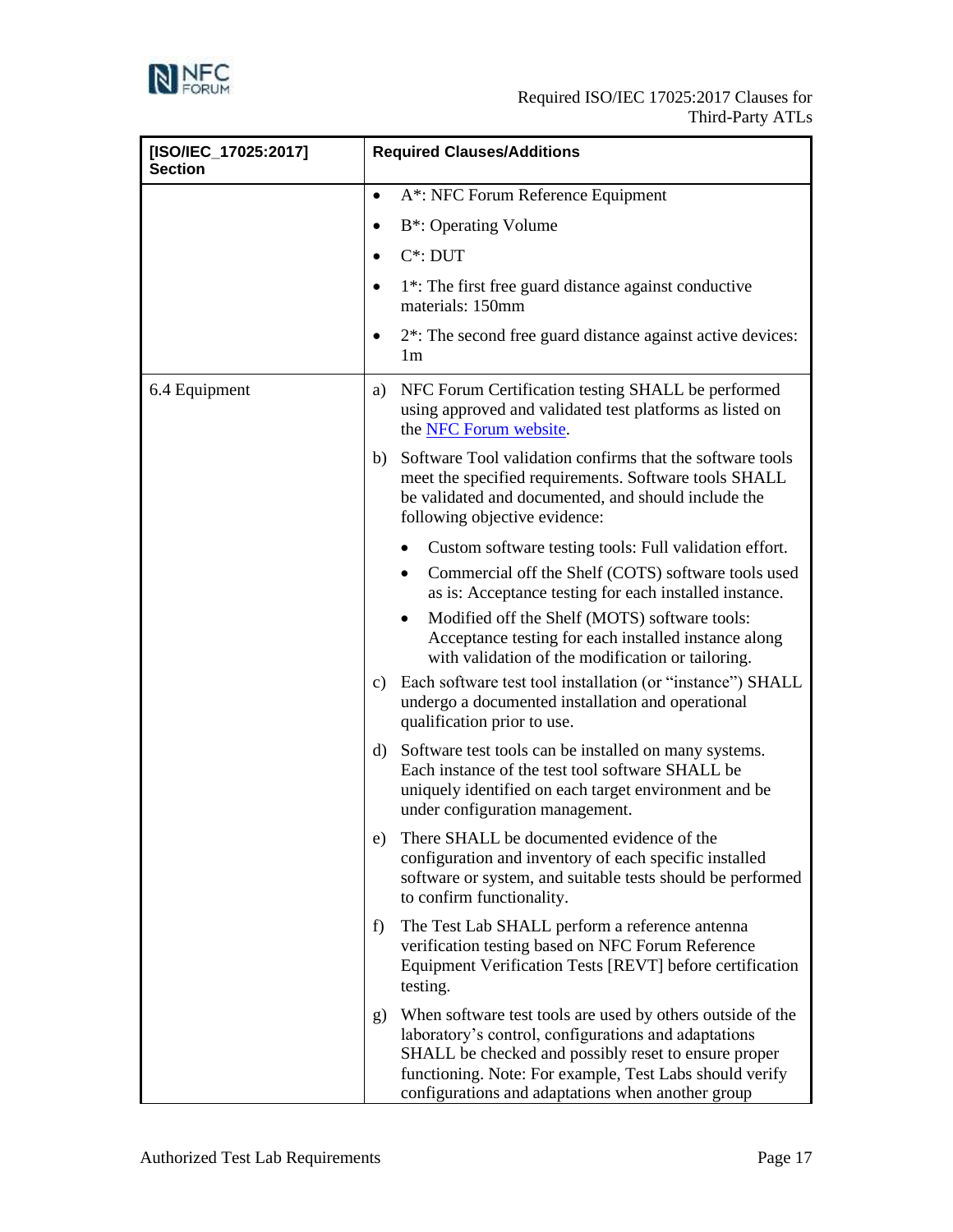

| [ISO/IEC_17025:2017]<br><b>Section</b>           | <b>Required Clauses/Additions</b>                                                                                                                                                                                                                                                                                              |
|--------------------------------------------------|--------------------------------------------------------------------------------------------------------------------------------------------------------------------------------------------------------------------------------------------------------------------------------------------------------------------------------|
|                                                  | outside of the lab's control has access rights to the testing<br>environment.                                                                                                                                                                                                                                                  |
|                                                  | Software test tool configurations SHALL be safeguarded<br>h)<br>by user roles or other appropriate means.                                                                                                                                                                                                                      |
|                                                  | Software test tools significant to testing are considered<br>$\mathbf{i}$<br>equipment and SHALL follow the appropriate clauses in<br>ISO/IEC_17025:2017, Section 5.5.                                                                                                                                                         |
|                                                  | The equipment records requirements in<br>j)<br>ISO/IEC_17025:2017 are defined as follows:                                                                                                                                                                                                                                      |
|                                                  | Identity: Each instance of software / hardware<br>٠                                                                                                                                                                                                                                                                            |
|                                                  | Manufacturer: Include manufacturer name, program<br>$\bullet$<br>name, and version number                                                                                                                                                                                                                                      |
|                                                  | Checks: Installation / operational qualifications<br>٠                                                                                                                                                                                                                                                                         |
|                                                  | Location: Target system name or location                                                                                                                                                                                                                                                                                       |
|                                                  | Manufacturer's instructions: User manuals                                                                                                                                                                                                                                                                                      |
|                                                  | Calibrations: Applicable for Analog test equipment<br>٠<br>only (such as amplifier, waveform generator and<br>Digital Sampling Oscilloscope)                                                                                                                                                                                   |
|                                                  | Maintenance Plan: None normally required<br>٠                                                                                                                                                                                                                                                                                  |
|                                                  | Damage: Applicable                                                                                                                                                                                                                                                                                                             |
| 6.5 Metrological traceability                    | The quality control monitoring in this clause can be<br>a)<br>satisfied using "retained artifact", control charting or<br>another recording method. This clause is applicable for<br>ANALOG and WLC ANALOG testing only. Quality<br>control efforts for DIGITAL, SNEP and LLCP testing is<br>"where possible" by the Test Lab. |
|                                                  | NFC Forum Certification testing SHALL be performed<br>b)<br>using approved and validated test platforms as listed on<br>the NFC Forum website.                                                                                                                                                                                 |
|                                                  | NFC Forum Certification Testing SHALL be performed<br>c)<br>based on all NFC Forum procedures and the latest NFC<br>Forum test specifications.                                                                                                                                                                                 |
|                                                  | d) NFC Forum Certification Testing SHALL be performed<br>and executing in each applicable and available test<br>specification by using the latest [TCCL] as a checklist.                                                                                                                                                       |
|                                                  | The Test Lab SHALL possess the procedure and solution<br>e)<br>to generate an Implementation Test Plan based on IUT's<br>ICS values and applicable test specifications.                                                                                                                                                        |
| 6.6 Externally provided<br>products and services | No additions                                                                                                                                                                                                                                                                                                                   |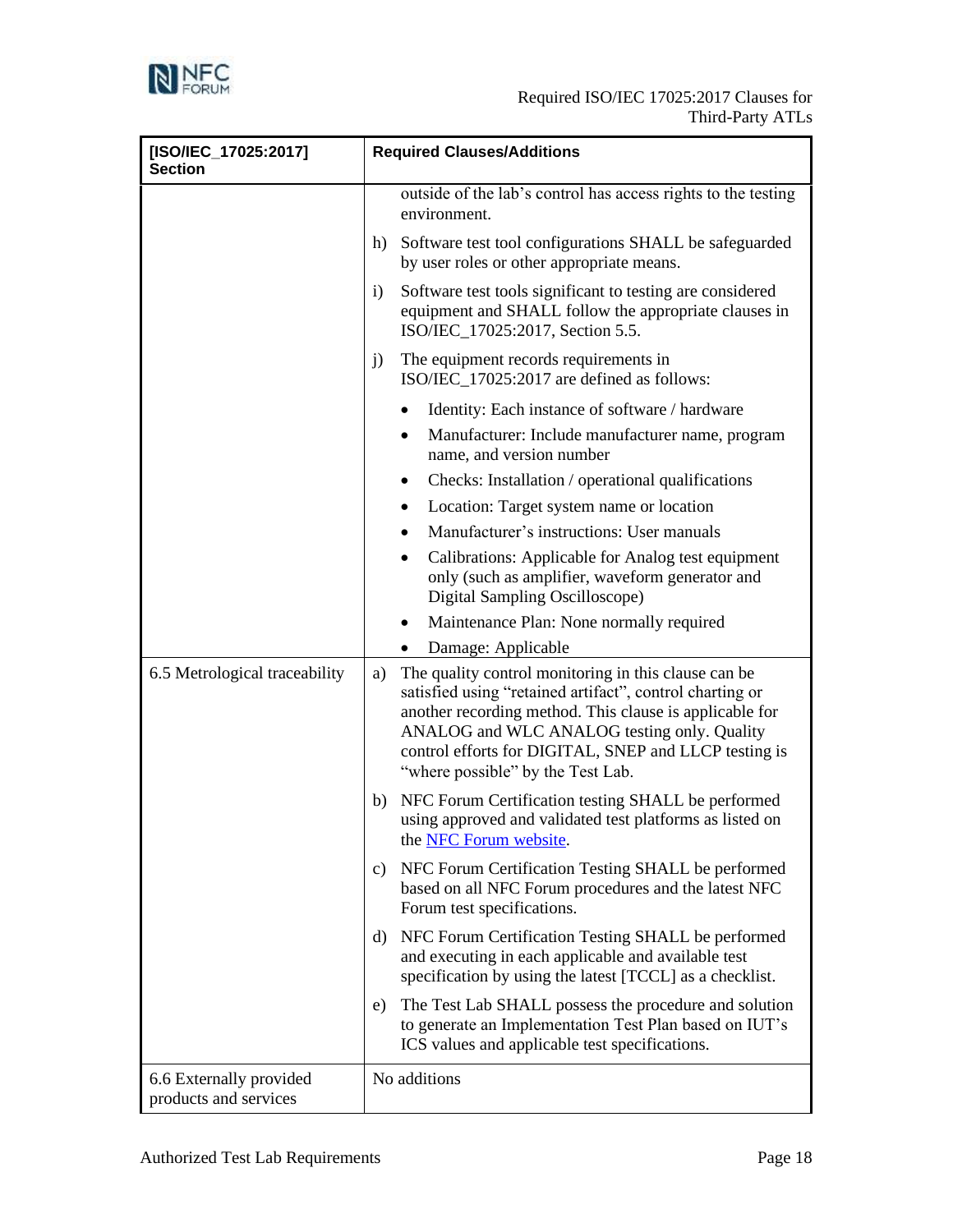

| [ISO/IEC_17025:2017]<br><b>Section</b>                                                                  | <b>Required Clauses/Additions</b>                                                                                                                                                                                                                                                                                     |  |
|---------------------------------------------------------------------------------------------------------|-----------------------------------------------------------------------------------------------------------------------------------------------------------------------------------------------------------------------------------------------------------------------------------------------------------------------|--|
| <b>7 Process Requirements</b>                                                                           |                                                                                                                                                                                                                                                                                                                       |  |
| 7.1 Review of requests,<br>tenders and contracts                                                        |                                                                                                                                                                                                                                                                                                                       |  |
| 7.1.1 The laboratory SHALL<br>have a procedure for the<br>review of requests, tenders<br>and contracts. | The contract SHALL define which components of the test<br>environment are being supplied by the Test Lab and which are<br>being supplied by the client. This includes hardware and<br>software. The test environment boundary interface points<br>SHALL also be clearly defined                                       |  |
| 7.2 Selection, verification and<br>validation of methods                                                |                                                                                                                                                                                                                                                                                                                       |  |
| 7.2.1 Selection and<br>verification of methods                                                          | NFC Forum Certification Testing SHALL be performed<br>a)<br>based on all NFC Forum procedures and the latest NFC<br>Forum test specifications.                                                                                                                                                                        |  |
|                                                                                                         | NFC Forum Certification Testing SHALL be performed<br>b)<br>and executing in each applicable and available test<br>specification by using the latest [TCCL] as a checklist.                                                                                                                                           |  |
|                                                                                                         | The Test Lab SHALL possess the procedure and solution<br>c)<br>to generate an Implementation Test Plan based on IUT's<br>ICS values and applicable test specifications.                                                                                                                                               |  |
|                                                                                                         | NOTE: It is highly recommended to use an automated process<br>to avoid human errors.                                                                                                                                                                                                                                  |  |
| 7.2.2 Validation of methods                                                                             | The Test Lab SHALL perform a reference antenna<br>verification testing based on NFC Forum Reference<br>Equipment Verification Tests [REVT] before certification<br>testing.                                                                                                                                           |  |
| 7.3 Sampling                                                                                            | No additions                                                                                                                                                                                                                                                                                                          |  |
| 7.4 Handling of test or<br>calibration items                                                            | No additions                                                                                                                                                                                                                                                                                                          |  |
| 7.5 Technical records                                                                                   | The quality control monitoring in this clause can be satisfied<br>using "retained artifact", control charting or another recording<br>method. This clause is applicable for ANALOG and WLC<br>ANALOG testing only. Quality control efforts for DIGITAL,<br>SNEP and LLCP testing is "where possible" by the Test Lab. |  |
| 7.6 Evaluation of<br>measurement uncertainty                                                            | The concept of Measurement Uncertainty (MU) is applicable<br>to ANALOG and WLC ANALOG testing only. The concept<br>of MU is not applicable to DIGITAL, SNEP or LLCP testing                                                                                                                                           |  |
| 7.7 Ensuring the validity of<br>results                                                                 | There are no commercial proficiency testing providers for<br>NFC testing. However, the NFC Forum may commission Inter<br>Lab Comparison Testing (ILCT) at its discretion.                                                                                                                                             |  |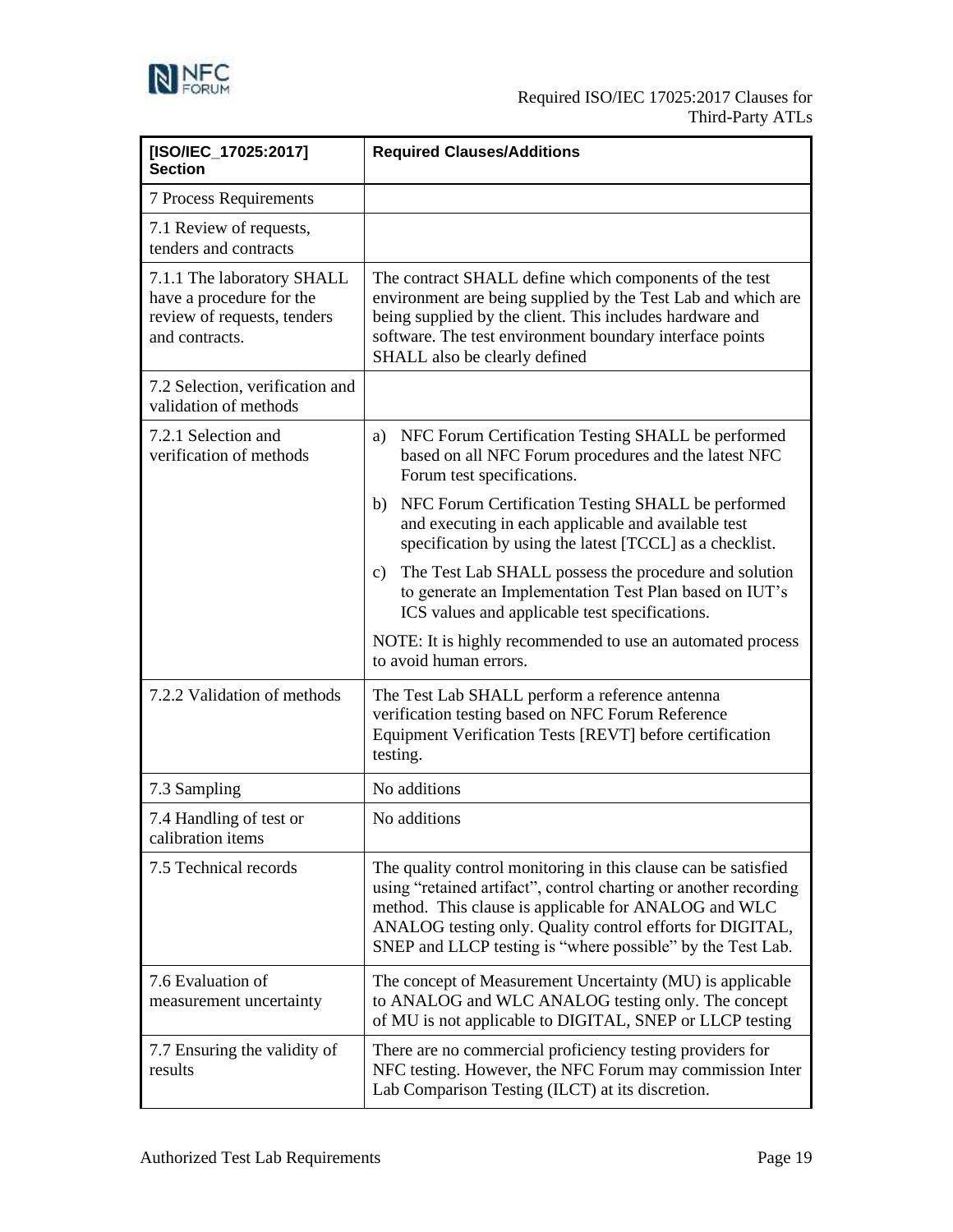

| [ISO/IEC 17025:2017]<br><b>Section</b>                       | <b>Required Clauses/Additions</b>                                                                                      |
|--------------------------------------------------------------|------------------------------------------------------------------------------------------------------------------------|
| 7.8 Reporting of results                                     | The reported results will be covered by Certification Policy<br>documents and the requirements in this document.       |
| 7.8.3 Specific requirements<br>for test reports              | The reporting of results shall conform to the Certification<br>Policy Documents and the requirements in this document. |
| 7.9 Complaints                                               | No additions                                                                                                           |
| 7.10 Nonconforming work                                      | No additions                                                                                                           |
| 7.11 Control of data and<br>information management           | No additions                                                                                                           |
| 8 Management Requirements                                    |                                                                                                                        |
| 8.1.2 Option A                                               | No additions                                                                                                           |
| 8.1.3 Option B                                               | Not applicable                                                                                                         |
| 8.2 Management system<br>documentation (option A)            | No additions                                                                                                           |
| 8.3 Control of management<br>system documents (option A)     | No additions                                                                                                           |
| 8.4 Control of records (option<br>$\mathbf{A}$               | No additions                                                                                                           |
| 8.5 Actions to address risks<br>and opportunities (option A) | No additions                                                                                                           |
| 8.6 Improvement (option A)                                   | No additions                                                                                                           |
| 8.7 Corrective actions (option<br>$\mathbf{A}$               | No additions                                                                                                           |
| 8.8 Internal audits (option A)                               | No additions                                                                                                           |
| 8.9 Management reviews<br>(option A)                         | No additions                                                                                                           |

<span id="page-23-0"></span>**Table 3: ISO/IEC 17025:2017 Clauses for Third Party ATLs**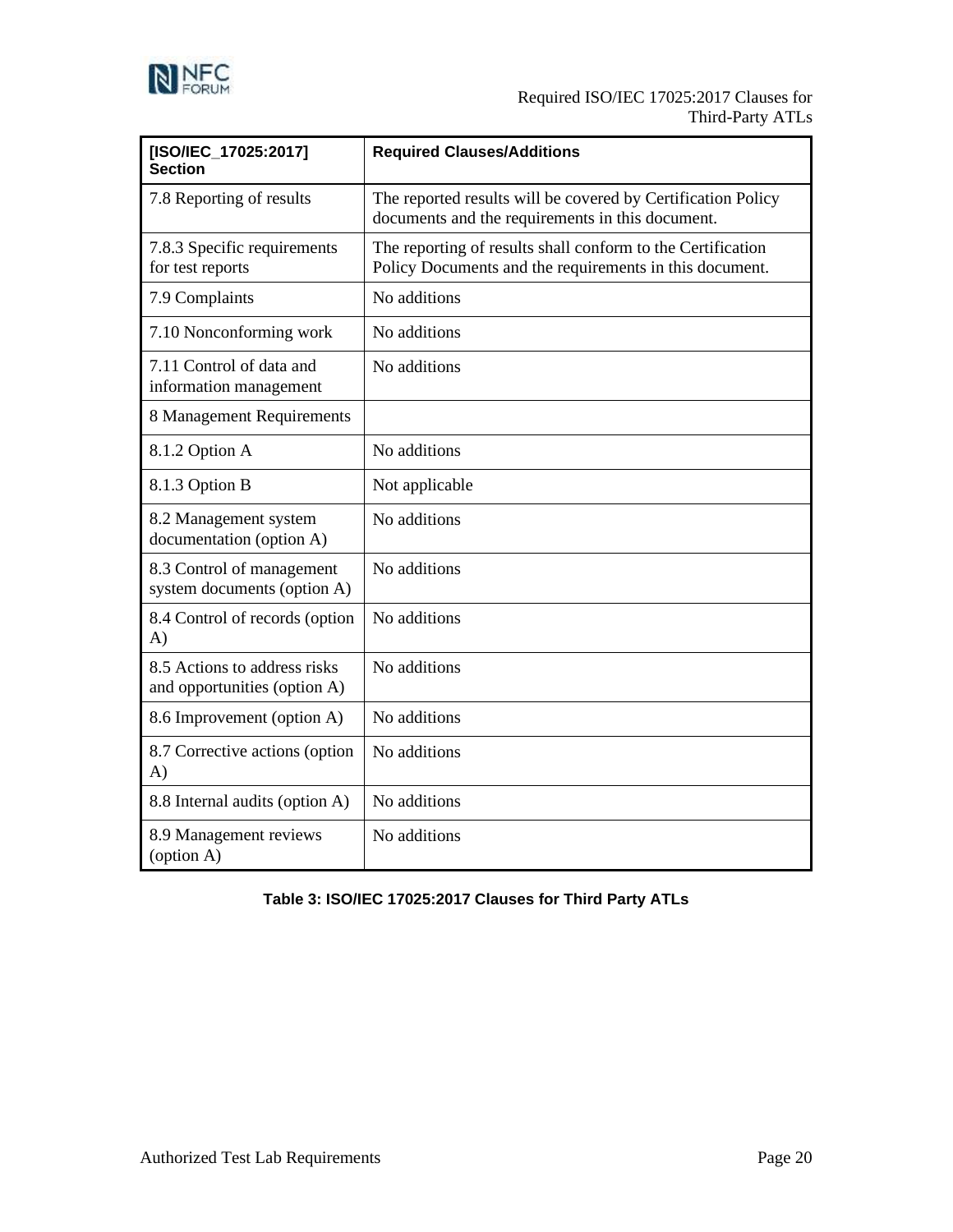General Requirements



## <span id="page-24-0"></span>**D. General Requirements**

It is mandatory for a Test Lab to support at least one Device Class, but it is not mandatory to support all Device Classes.

- a) Does the Test Lab's [ISO/IEC\\_17025:2017](#page-4-6) accreditation Test Methods include the NFC Test Cases Documents relevant for the Device Class(es) supported? A complete list is shown below:
	- ANALOG
	- DIGITAL Protocol
	- Type 1Tag operation
	- Test Cases for Type 2 Tag and Type 2 Tag operation
	- Test Cases for Type 3 Tag and Type 3 Tag operation
	- Test Cases for Type 4 Tag and Type 4 Tag operation
	- Test Cases for Type 5 Tag and Type 5 Tag operation\*
	- Tag Performance\*
	- LLCP\*
	- SNEP\*
	- Wireless Charging

\* Tag Performance, LLCP, SNEP are not applicable for RTOs.

- b) Does the Test Lab know whether to check if the IUT supports the DTA or not?
- c) Does the Test Lab have the ability and supporting evidence for performing Pre-scan testing service to locate the reference position on the IUT?
- d) Does the Test Lab know how to generate a Implementation Test Plan (ITP) for a DUT through the NFC Forum Test Plan Generator (TPG) website?
- e) Does the Test Lab know how to load the TPG generated ITP into the Test Tool?
- f) Is the Test Lab aware it needs to provide the XML version of the ITP to the Device Manufacturer for submission to NFC Forum?

#### <span id="page-24-1"></span>D.1 **Digital Protocol Testing**

Only those parts of the Digital Protocol Testing relevant for the Device Class(es) supported by the Test Lab are mandatory for that Third-party Test Lab, including RTOs.

- a) Is the Test Lab familiar with NFC Forum NFC Digital Protocol Specification and NFC Forum test cases for Digital Protocol?
- b) Does the Test Lab know the default environmental test conditions?
- c) Does the Test Lab know the default protocol test conditions?
- d) Does the Test Lab know the pre- and post-processing default timings?
- e) Does the Test Lab know the types of frames in the Scenarios?
- f) Does the Test Lab know the definitions for sequences timings application and measurement?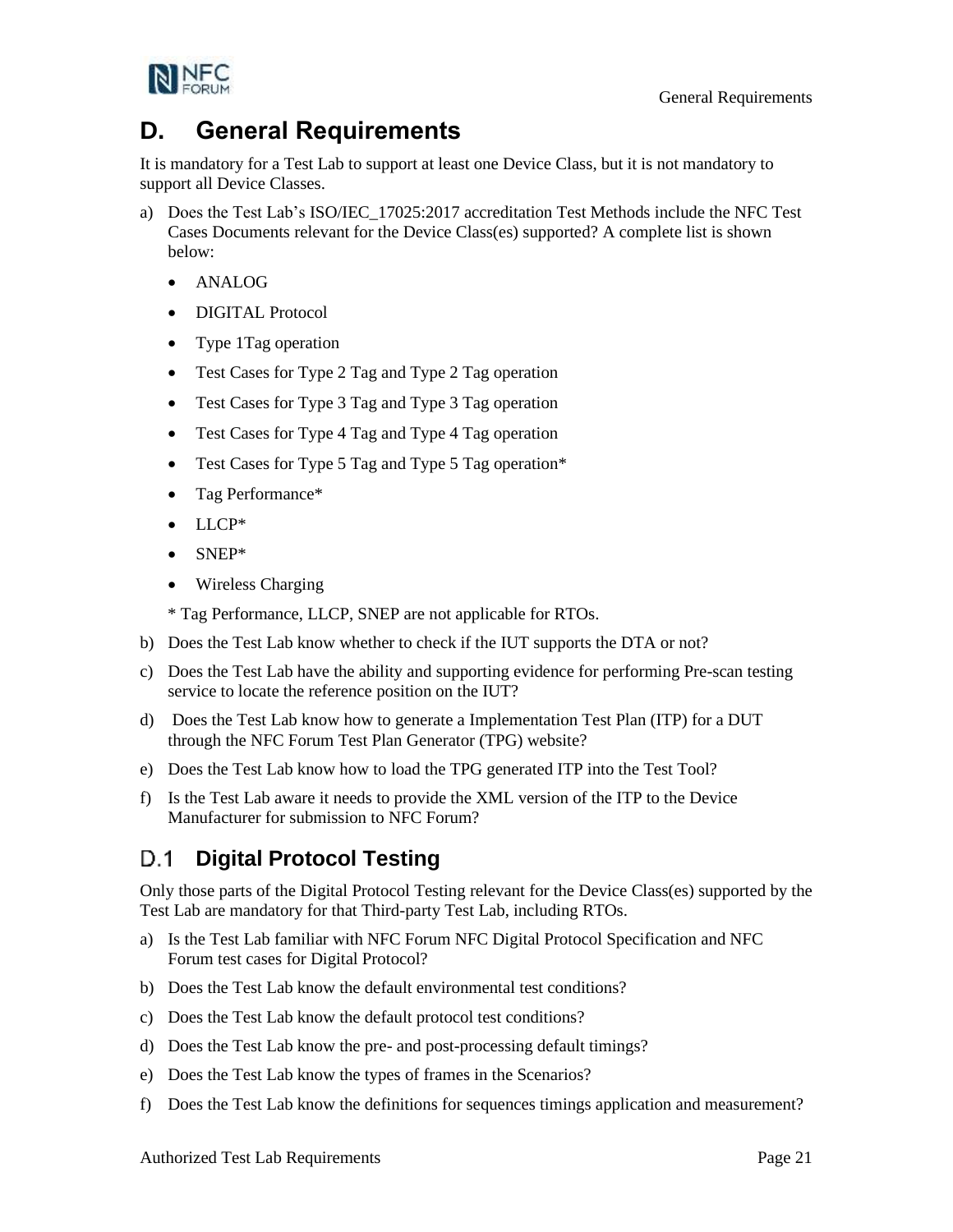

- g) Does the Test Lab know the parameters Values?
- h) Can the Test Lab perform and verify all the DP test cases?
- i) Is the Test Lab able to provide failed test case data and comments to the client to enable failure resolution?

#### <span id="page-25-0"></span>**Type 1/2/3/4/5 Tag Testing** D.2

Only those Tag Types and Tag Type Operations Testing relevant for the Device Class(es) supported by the Test Lab are mandatory for Third-party Test Labs, including RTOs.

NOTE For Type 1 Tags the following section is only applicable for Type 1 Tag Operations.

- a) Is the test lab familiar with NFC-Forum Type 1/2/3/4/5 Tag Specification and NFC-Forum Test Cases for Type 1/2/3/4/5 Tag testing?
- b) Does the Test Lab know the default environmental test conditions?
- c) Does the Test Lab know the default protocol test conditions?
- d) Does the Test Lab know the default timings?
- e) Does the Test Lab know the types of frames in the Scenarios?
- f) Does the Test Lab know the definitions for sequences timings application and measurement?
- g) Does the Test Lab know the T1T/T2T/T3T/T4T/T5T Memory Layouts?
- h) Does the Test Lab know the ICS and IXIT parameters and options?
- i) Can the Test Lab perform the manipulation of the IUT before and during the testing?
- j) Does the Test Lab know the Type 1/2/3/4/5 Tag Command/Response Exchanges?
- k) Does the Test Lab know the parameters Values?
- l) Can the Test Lab perform and verify all the T1T/T2T/T3T/T4T/T5T test cases?
- m) Is the Test Lab able to provide failed test case data and comments to the client to enable failure resolution?

## <span id="page-25-1"></span>**Logical Link Layer Control Protocol (LLCP) Testing**

LLCP Testing is mandatory for Third-party Test Labs supporting a Device Class which contains the P2P mode. This section is not applicable for RTOs.

- a) Is the Test Lab familiar with NFC-Forum Logical Link Control Protocol Specification and NFC-Forum Test Cases for LLCP?
- b) Does the Test Lab know the default environmental test conditions?
- c) Does the Test Lab know the default test conditions for LT as target?
- d) Does the Test Lab know the default test conditions for LT as initiator?
- e) Does the Test Lab know the pre-and post-processing?
- f) Does the Test Lab know the default timing?
- g) Does the Test Lab know the parameters Values?
- h) Does the Test Lab know the definitions for sequences timings application and measurement?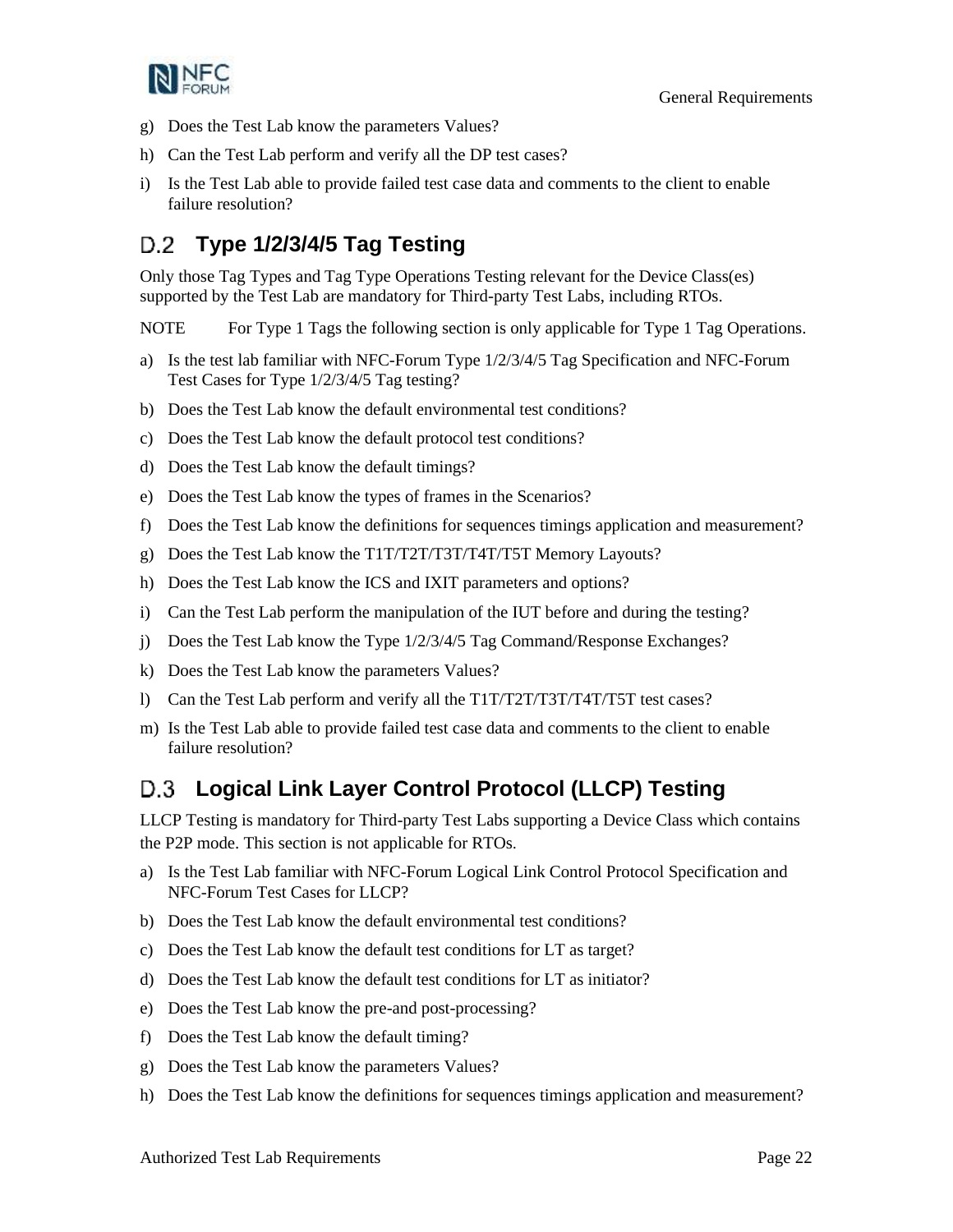

- i) Can the Test Lab perform and verify all the LLCP test cases?
- j) Is the Test Lab able to provide failed test case data and comments to the client to enable failure resolution?

#### <span id="page-26-0"></span>**Simple NDEF Exchange Protocol Testing** D.4

SNEP Testing is mandatory for Third-party Test Labs supporting a Device Class which contains the P2P mode. This section is not applicable for RTOs.

- a) Is the Test Lab familiar with NFC-Forum Simple NDEF Exchange Protocol Specification and NFC-Forum Test Cases for SNEP?
- b) Does the Test Lab know the default environmental test conditions?
- c) Does the Test Lab know the default protocol test conditions?
- d) Does the Test Lab know the pre-and post-processing?
- e) Does the Test Lab know the default timing?
- f) Does the Test Lab know the parameters Values?
- g) Does the Test Lab know the definitions for sequences timings application and measurement?
- h) Can the Test Lab perform and verify all the SNEP test cases?
- i) Is the Test Lab able to provide failed test case data and comments to the client to enable failure resolution?

## <span id="page-26-1"></span>D.5 Analog Testing

Only those Technologies relevant for the Device Class(es) supported by the Test Lab are mandatory for Third-party Test Labs, including RTOs.

- a) Is the Test Lab familiar with NFC-Forum ANALOG Technical Specification and NFC-Forum Test Cases for ANALOG?
- b) Does the Test Lab know the default environmental test conditions?
- c) Does the Test Lab know NFC Forum Reference Equipment Verification Tests and has process and required facilities also verification records?
- d) The Test Lab SHALL perform a reference antenna verification based on calibration procedures defined in [\[ANALOG\],](#page-4-9) Annex B.4 and B.5, before certification testing.
- e) The Test Lab SHALL perform an 8-shaped coil verification based on step 2.5 defined in [\[REVT\]](#page-5-8) before certification testing.
- f) Does the Test Lab know the default protocol values and test scenarios?
- g) Does the Test Lab know the default timing?
- h) Does the Test Lab know the positioning conventions and requirements?
- i) Does the Test Lab know the geometrical naming conventions?
- j) Does the Test Lab know the operating volume?
- k) Does the Test Lab know the position of each test point?
- l) Does the Test Lab have a verification process to control positioning deviation before testing?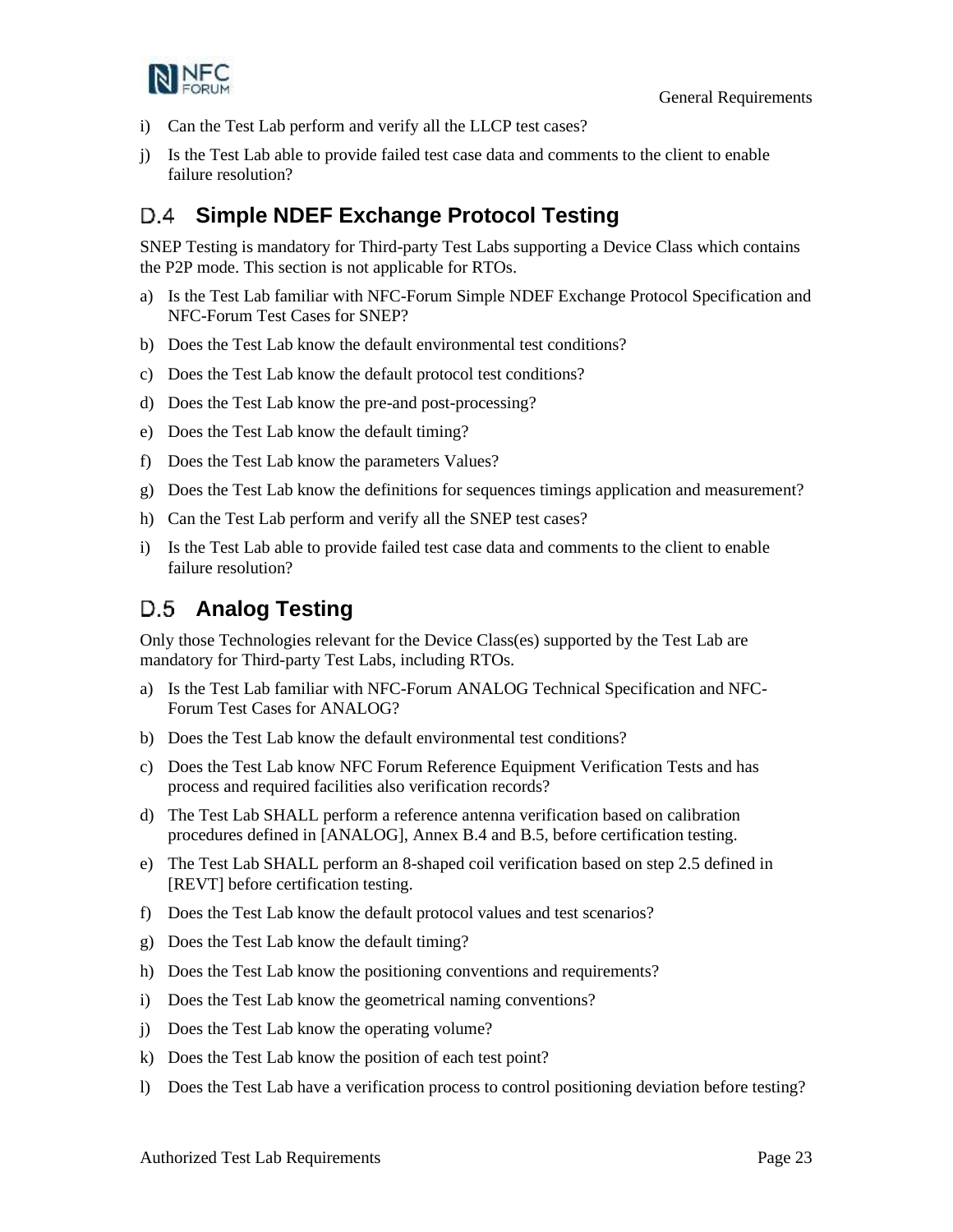

- m) Does the Test Lab have solution to control positioning accuracy within 95% confidence level?
- n) Does the Test Lab know the signals description?
- o) Does the Test Lab calculate the uncertainties? Is there the uncertainty evaluation process and document for the Analog Tool?
- p) When a test case contains at least one position where the communication or where criteria are not met, can the Test Lab judge the test case?
- q) Can the Test Lab perform the power level measurement?
- r) Can the Test Lab perform the waveform characteristics measurement?
- s) Can the Test Lab perform the load modulation measurement for NFC-A, B, F, V?
- t) Can the Test Lab perform the carrier frequency measurement?
- u) If the tool requires the 8-shape coil, can the Test Lab demonstrate how and when to use the 8 shape coil?
- v) Can the Test Lab perform the power level adjustment?
- w) Can the Test Lab perform the waveform characteristics adjustment?
- x) Can the Test Lab perform the load modulation adjustment?
- y) Can the Test Lab perform and verify all the analog test cases?
- z) Is the Test Lab able to provide failed test case data and comments to the client for failure resolution?

#### <span id="page-27-0"></span>**Tag Performance Testing** D.6

Tag Performance Testing is mandatory for Third-party Test Labs supporting the Tag Device Class, independent on the Tag Type. This section is not applicable for RTOs.

- a) Is the Test Lab familiar with NFC Forum Tag Performance Test Cases?
- b) Does the Test Lab know the default environmental test conditions?
- c) Does the Test Lab know the default protocol values and test scenarios?
- d) Does the Test Lab know the default timing?
- e) Does the Test Lab know the default parameter values?
- f) Does the Test Lab know the geometric naming conventions?
- g) Does the Test Lab know the operating volume?
- h) Does the Test Lab know the test position references?
- i) Does the Test Lab know how to interpret the measurement results?
- j) Can the Test Lab perform the power level adjustment?
- k) Can the Test Lab perform the waveform characteristics adjustment?
- l) Can the Test Lab perform the load modulation measurement?
- m) Can the Test Lab perform and verify all the Tag Performance test cases?
- n) Can the Test Lab judge whether a test case passes or fails?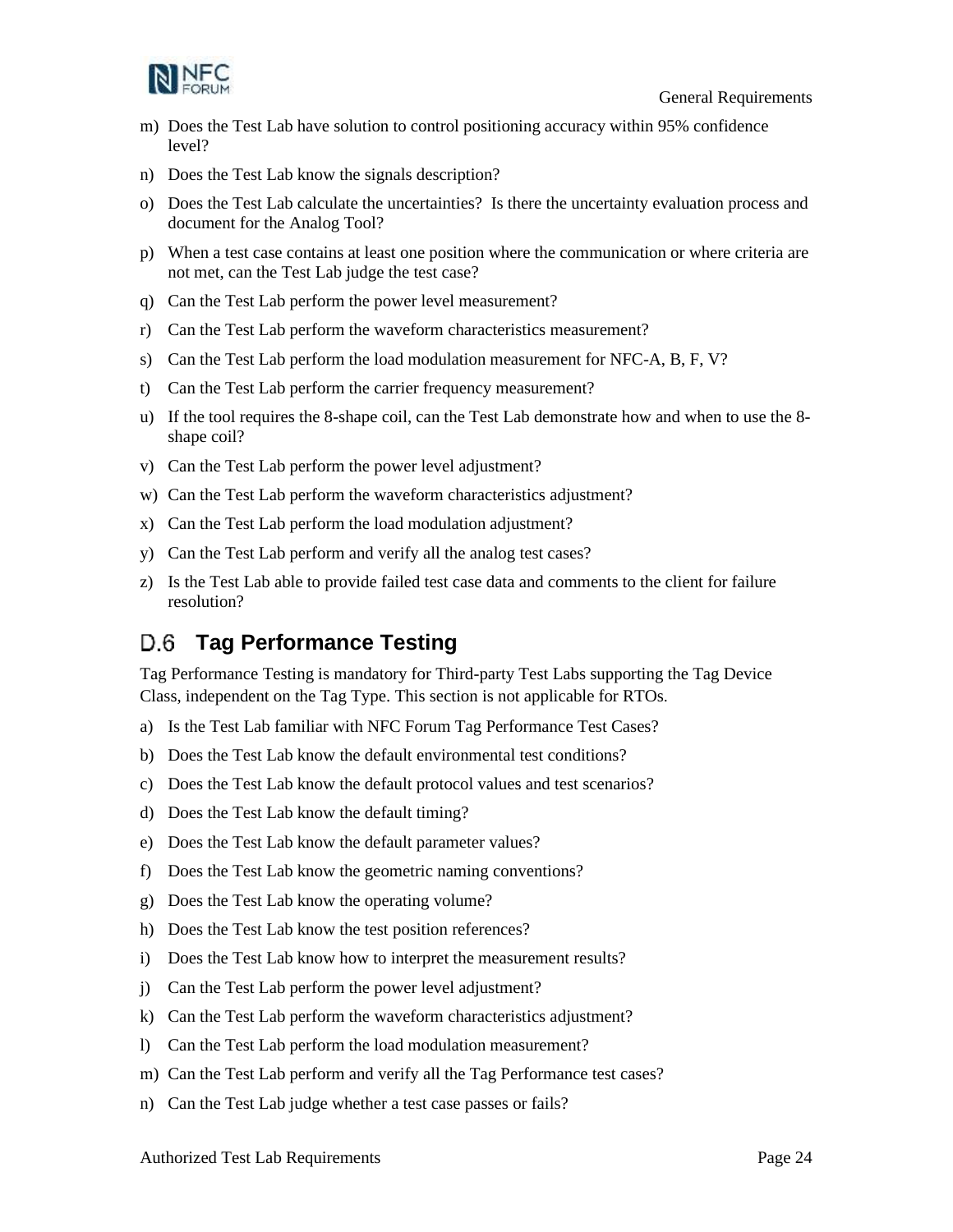

o) Is the Test Lab able to provide failed test cases data and comments to the client to enable failure resolution?

## <span id="page-28-0"></span>**Wireless Charging Testing**

The Wireless Charging Testing is mandatory for Third-party Test Labs supporting a Device Class containing Wireless Charging as mandatory feature defined in [\[DEVREQ\].](#page-4-10)

### <span id="page-28-1"></span>**D.7.1 Wireless charging Analog Testing**

- a) Is the Test Lab familiar with analog specifications in [\[WLC\]](#page-5-5) and [\[TC\\_WLC\]?](#page-5-9)
- b) Does the Test Lab know the default environmental test conditions?
- c) Does the Test Lab know NFC Forum Reference Equipment Verification Tests and has process and required facilities also verification records?
- d) The Test Lab SHALL perform a reference antenna verification based on calibration procedures defined in [\[WLC\],](#page-5-5) Annex B.3 and B.4, before certification testing.
- e) Does the Test Lab know the default protocol values and test scenarios?
- f) Does the Test Lab know the default timing?
- g) Does the Test Lab know the positioning conventions and requirements?
- h) Does the Test Lab know the geometrical naming conventions?
- i) Does the Test Lab know the operating volume?
- j) Does the Test Lab know the position of each test point?
- k) Does the Test Lab have a verification process to control positioning deviation before testing?
- l) Does the Test Lab have solution to control positioning accuracy within 95% confidence level?
- m) Does the Test Lab know the signals description?
- n) Does the Test Lab calculate the uncertainties? Is there the uncertainty evaluation process and document for the WLC Analog Tool?
- o) When a test case contains at least one position where the communication or where criteria are not met, can the Test Lab judge the test case?
- p) Can the Test Lab perform the power level measurement during communication and wireless power transfer (WPT) phase?
- q) Can the Test Lab perform the waveform characteristics measurement?
- r) Can the Test Lab perform the load modulation measurement for NFC-A, B, F, V?
- s) Can the Test Lab perform the impedance change measurement?
- t) Can the Test Lab perform the power level adjustment?
- u) Can the Test Lab perform the waveform characteristics adjustment?
- v) Can the Test Lab perform the impedance change characteristics adjustment?
- w) Can the Test Lab perform the load modulation adjustment?
- x) Can the Test Lab perform and verify all the WLC analog test cases?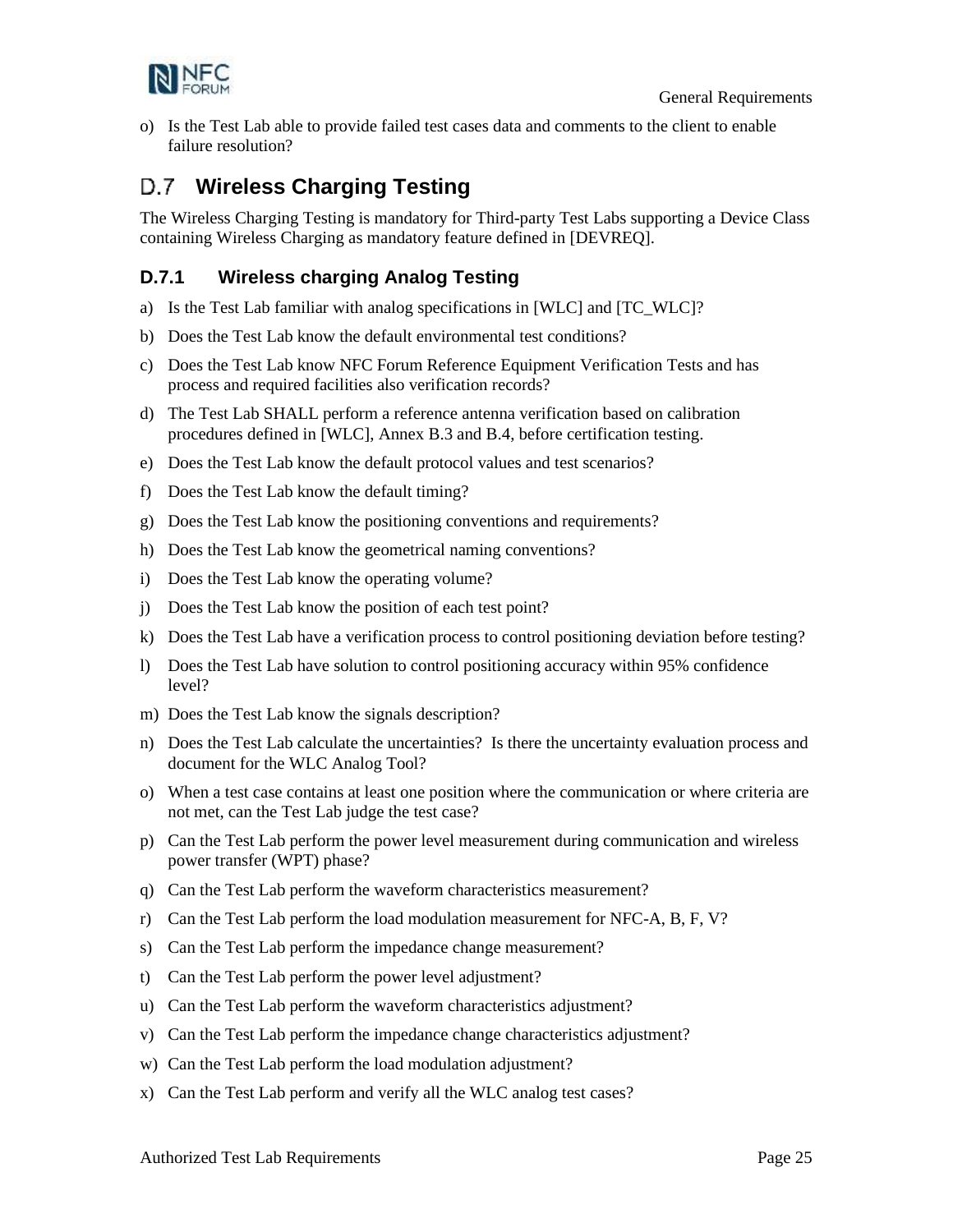

Is the Test Lab able to provide failed test case data and comments to the client for failure resolution?

### <span id="page-29-0"></span>**D.7.2 Wireless Charging Digital and Application Testing**

- a) Is the test lab familiar with digital and application specifications in [\[WLC\]](#page-5-5) an[d \[TC\\_WLC\]?](#page-5-9)
- b) Does the Test Lab know the default environmental test conditions?
- c) Does the Test Lab know the default protocol test conditions?
- d) Does the Test Lab know the default timings?
- e) Does the Test Lab know the types of frames in the Scenarios?
- f) Does the Test Lab know the definitions for sequences timings application and measurement?
- g) Does the Test Lab know the ICS and IXIT parameters and options?
- h) Can the Test Lab perform the manipulation of the IUT before and during the testing?
- i) Does the Test Lab know the WLC related NDEF Exchanges?
- j) Does the Test Lab know the parameters Values?
- k) Can the Test Lab perform and verify all the WLC test cases?
- l) Is the Test Lab able to provide failed test case data and comments to the client to enable failure resolution?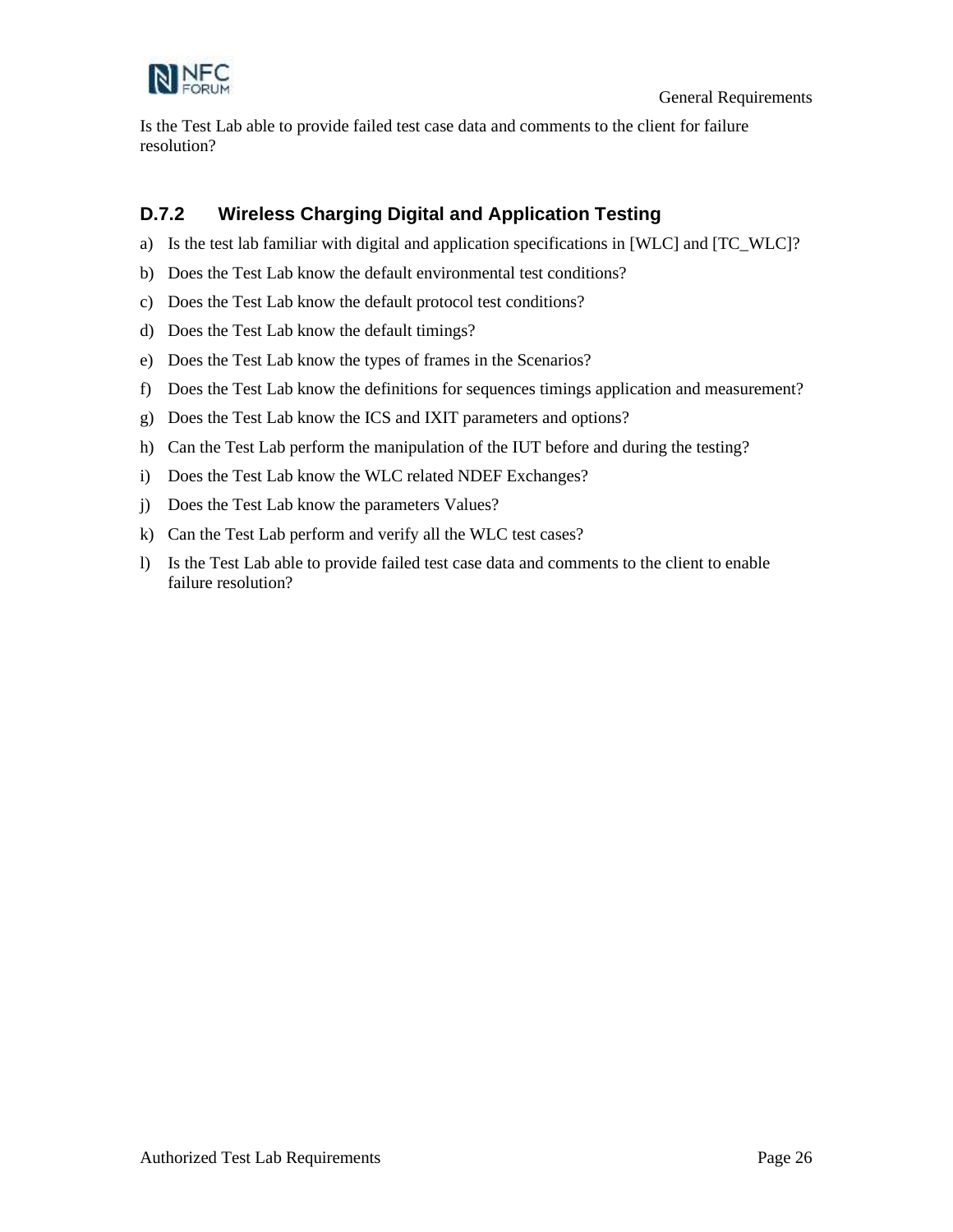

# <span id="page-30-0"></span>**E. Inter-Lab Comparison Testing Procedure**

#### <span id="page-30-1"></span> $E.1$ **Requirements**

The following requirements SHALL be met by the Test Lab before proceeding with this procedure:

- Test Tool SHALL be installed on its final location.

- Test Lab SHALL have a valid Test Tool calibration certificate in place.

- Test Lab SHALL have a proof that Reference Equipment has successfully completed [\[REVT\].](#page-5-8)

## <span id="page-30-2"></span>**General Rules**

The following rules are applicable for this procedure:

Any Test Lab SHALL successfully complete this procedure in order to get authorization for Analog testing or WLC Analog testing (if WLC Tool is in place)for the first time.

NCIRP may request from time to time that all current Test Labs complete this procedure in order to maintain their authorization. Additionally, if an issue is identified by the NCIRP for a particular Test Lab, NCRIP may request the involved Test Lab to complete again this procedure.

Test Tool SHALL remain of the same location during and after the execution of this procedure. If for any reason, the Test Tool has been moved, the Test Lab SHALL inform NCIRP and proceed with the verification of the positioning system.

Test Labs SHALL verify at least every six months their Reference Equipment according to the procedures defined in [\[ANALOG\]](#page-4-9) and/o[r \[WLC\]](#page-5-5) (if WLC Tool is in place).

In case any Reference Equipment has been replaced, the Test Laboratory SHALL ensure that the new one has completed REVT, including the verification mentioned previously, prior to the execution of any testing session.

#### <span id="page-30-3"></span> $E.3$ **Process**

The Test Lab SHALL complete the following stages and provide the NFC Forum (NCIRP staff member) with the outcome of each of them using the ILCT Results Template. For optimization purposes, Reference Measurements stage will not be started until both previous stages are successfully completed.

## <span id="page-30-4"></span>**E.3.1 Positioning System Verification**

The Test Lab SHALL provide a detailed verification demonstrating that the positioning tolerances defined in [\[TC\\_ANA\]](#page-5-10) for the particular positioning system under use are met. In case the Test Lab has several positioning systems, the verification has to be provided for each of them.

### <span id="page-30-5"></span>**E.3.2 Reference Equipment Verification**

The Test Lab SHALL execute the calibration procedures as defined i[n \[ANALOG\]](#page-4-9) or [\[WLC\]](#page-5-5) for each of the Reference Equipment to be used for testing purposes and provide the results obtained to the NFC Forum (NCIRP staff member).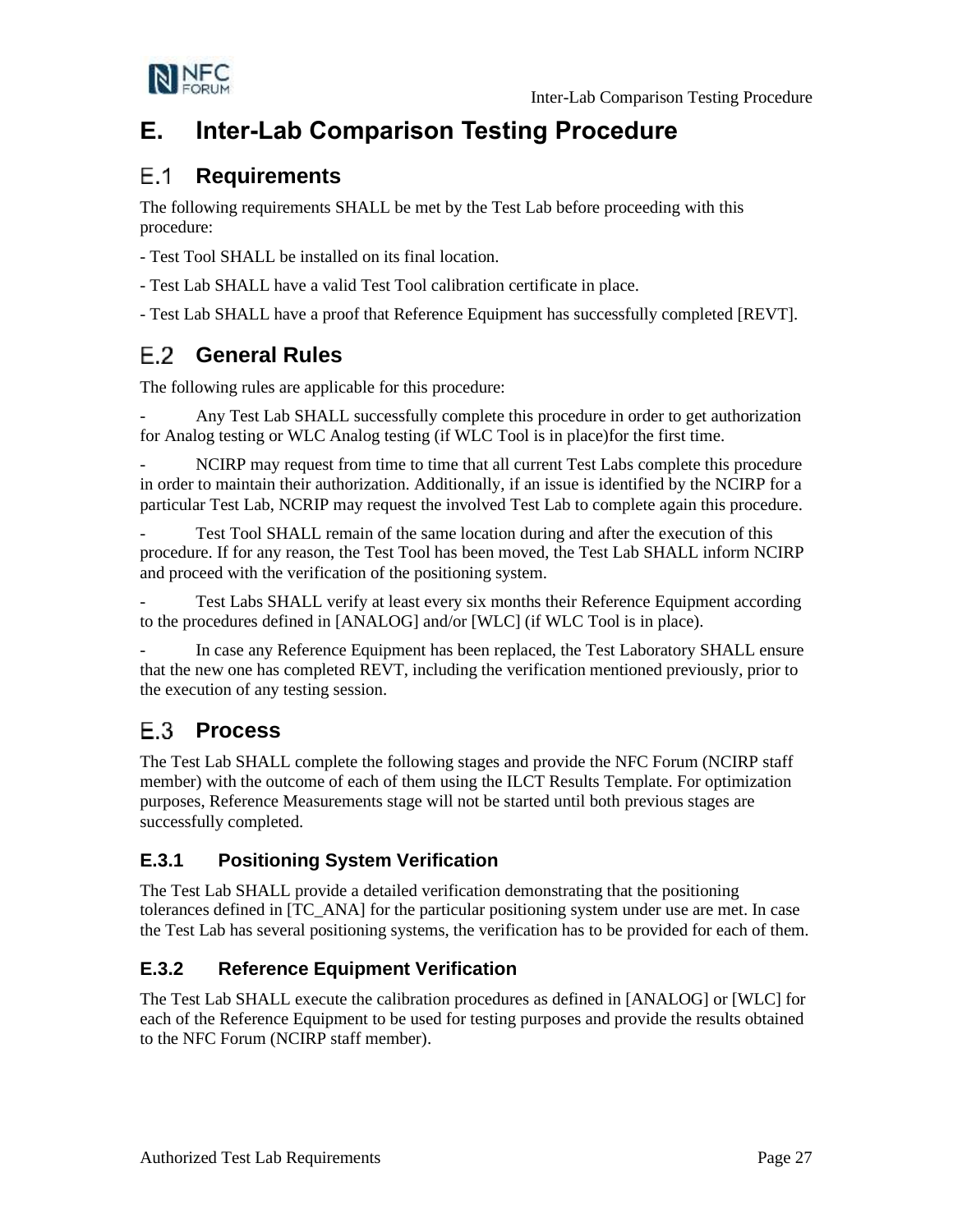

### <span id="page-31-0"></span>**E.3.3 Reference Measurements**

The Test Lab SHALL execute the test cases listed in [Table](#page-31-1) 4 for Analog and if supporting testing for the WLC feature [Table](#page-32-1) for WLC Analog and provide the results to the NFC Forum (NCIRP staff member) for evaluation. The reference samples to be used will be provided by the Validation House and SHALL be returned by the Test Lab once the measurements have been performed.

The allowed tolerances are detailed in the following table. The reference values for each combination of test case and sample will be provided to the NFC Forum (NCIRP staff member) by the Validation House.

<span id="page-31-1"></span>

| <b>Test Case</b> |                                                                                                        | <b>Fres</b> | <b>Tolerances for Test Lab ILCT Results</b> | Comment  |                              |  |
|------------------|--------------------------------------------------------------------------------------------------------|-------------|---------------------------------------------|----------|------------------------------|--|
| No.              | ID                                                                                                     | <b>MHz</b>  | <b>Tolerance values</b><br>Unit             |          |                              |  |
| 1                | TC_AN21_LIS_NFCA_07                                                                                    |             | 7                                           | %        | NFC-A LMA TX                 |  |
| $\overline{2}$   | TC_AN21_LIS_NFCB_03                                                                                    |             | N/A                                         | N/A      | NFC-B max power RX           |  |
| 3                | TC_AN21_LIS_NFCF_07_0                                                                                  | N/A         | $\overline{7}$                              | %        | NFC-F LMA TX                 |  |
| 4                | TC_AN21_LIS_NFCV_01                                                                                    |             | N/A                                         | N/A      | NFC-V min power RX           |  |
| 5                | TC_AN21_LIS_NFCV_07                                                                                    |             | $\overline{7}$                              | %        | <b>NFC-V LMA TX</b>          |  |
| 6                | TC_AN21_LIS_UND_01                                                                                     |             | 4                                           | %        | Loading effect               |  |
| $\overline{7}$   | TC_AN21_POL_UND_01                                                                                     | 13.56       | 4                                           | %        | Min power TX                 |  |
| 8                | TC_AN21_POL_NFCA_02                                                                                    | 13.56       | N/A                                         | N/A      | NFC-A LMA RX                 |  |
| 9                | TC_AN21_POL_NFCB_01                                                                                    | 13.56       | 1                                           | %        | NFC-B waveform TX            |  |
| 10               | TC_AN21_POL_NFCF_01_0                                                                                  | 13.56       | $\mathbf{1}$                                | %        | NFC-F waveform TX            |  |
| 11               | TC_AN21_POL_UND_02                                                                                     | 13.56       | 4                                           | %        | Maximum power TX             |  |
| 12               | TC_AN21_POL_UND_03                                                                                     | 13.56       | 100                                         | Hz       | Carrier frequency            |  |
| 13               | TC_AN21_POL_UND_04                                                                                     | 13.56       | Timing: 1                                   | %        | <b>Reset characteristics</b> |  |
|                  |                                                                                                        |             | DFT: 0.16                                   | mV (RMS) |                              |  |
| 14               | TC_AN21_POL_UND_06                                                                                     | 16          | 1                                           | %        | <b>Field Activation</b>      |  |
| 15               | TC_AN21_POL_NFCV_01                                                                                    | 13.56       | 1                                           | %        | NFC-V waveform TX            |  |
|                  | Verdict rule: A maximum of six (6) out-of-range measurements are allowed in total of the 197 positions |             |                                             |          |                              |  |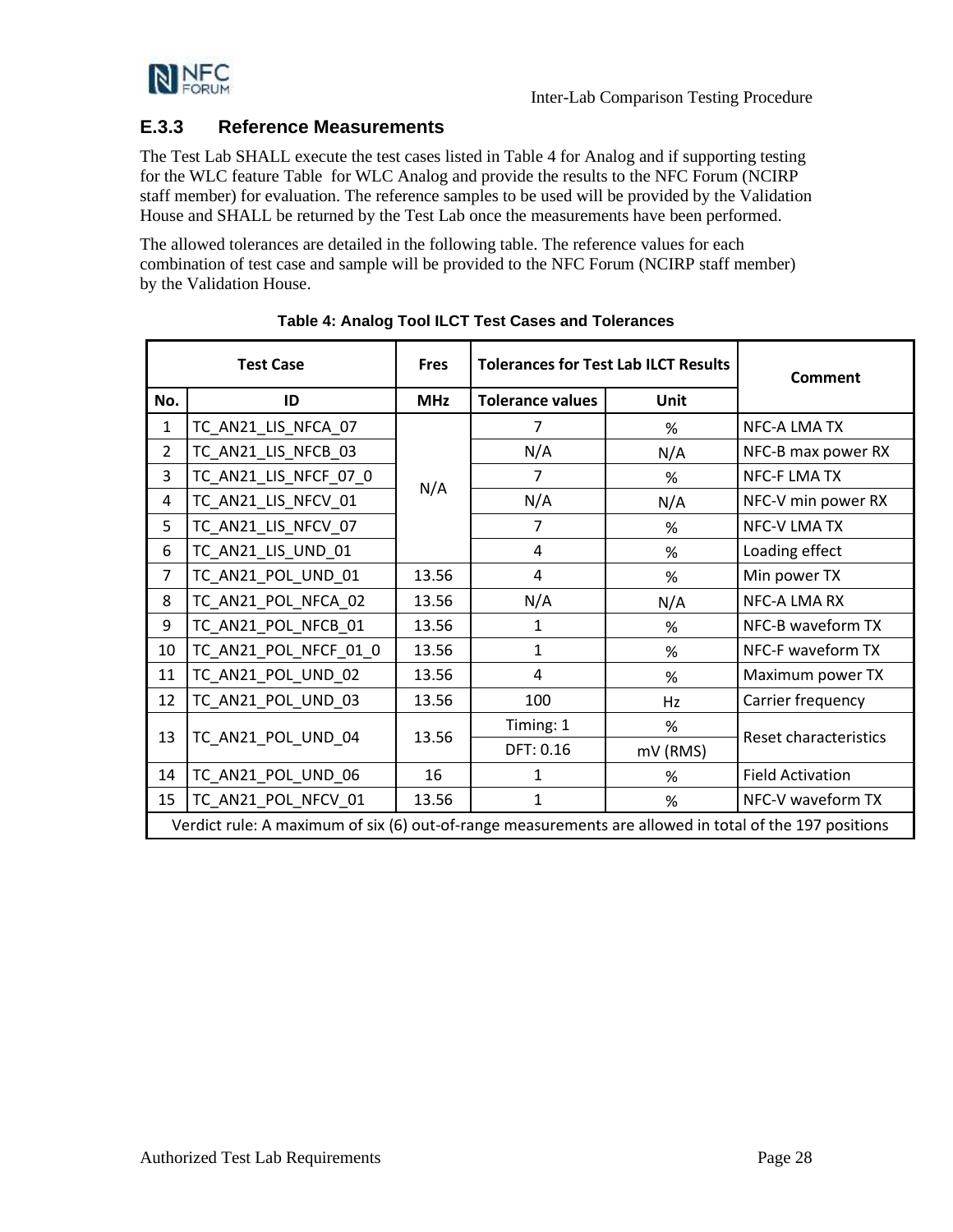

Inter-Lab Comparison Testing Procedure

<span id="page-32-1"></span>

| <b>Test Case</b> |                                                                                                         | Reference<br><b>Equipment</b> | <b>Tolerances for Test Lab ILCT</b><br><b>Results</b> |     | <b>Comment</b>                                                                         |  |
|------------------|---------------------------------------------------------------------------------------------------------|-------------------------------|-------------------------------------------------------|-----|----------------------------------------------------------------------------------------|--|
| No.              | ID                                                                                                      |                               | <b>Tolerance values</b><br><b>Unit</b>                |     |                                                                                        |  |
| $\mathbf{1}$     | TCv1_WLC_POL_ANCOM_BV_1                                                                                 | Ref WLC-L7                    | 4                                                     | %   | Power transmission                                                                     |  |
| $\overline{2}$   | TCv1_WLC_POL_ANCOM_BV_2_2                                                                               | Ref WLC-L7                    | N/A                                                   | N/A | $LMA RX - Only Vs, LMA, CL7, MAX$                                                      |  |
| $\overline{3}$   | TCv1_WLC_POL_AN_BV_1_2                                                                                  | Ref WLC-L7                    | 4                                                     | %   | Power Transfer static                                                                  |  |
| 4                | TCv1_WLC_POL_AN_BV_3_2                                                                                  | Ref WLC-L7                    | 4                                                     | %   | Power Transfer negotiated<br>On the first VRX, CURRENT, and<br>POWER_ADJ_REQmeasured,i |  |
| 5                | TCv1_WLC_LIS_ANCOM_BV_1_2                                                                               | Ref WLC-P7                    | 7, with a minimum<br>$of \pm 1mV$                     | %   | LMA TX                                                                                 |  |
| 6                | TCv1_WLC_LIS_ANCOM_BV_2                                                                                 | Ref WLC-P7                    | 4                                                     | %   | Loading effect                                                                         |  |
| $\overline{7}$   | TCv1_WLC_LIS_AN_BV_1_2_0                                                                                | Ref WLC-P7                    | N/A                                                   | N/A | sustainability                                                                         |  |
|                  | Verdict rule: A maximum of three (3) out-of-range measurements are allowed in total of the 47 positions |                               |                                                       |     |                                                                                        |  |

### **Table 5 WLC Analog Tool ILCT Test Cases and ILCT Tolerances**

### <span id="page-32-0"></span>**E.3.4 Discrepancies resolution**

Whenever a discrepancy is identified, the Test Lab will be informed about the issue. The Test Lab will then make the necessary corrections and proceed again with the failing stage indicating the reason of those corrections along with the new results in the ILCT-2 template.

Based on the information provided, the NCIRP may decide at its own discretion whether any stage SHALL be repeated.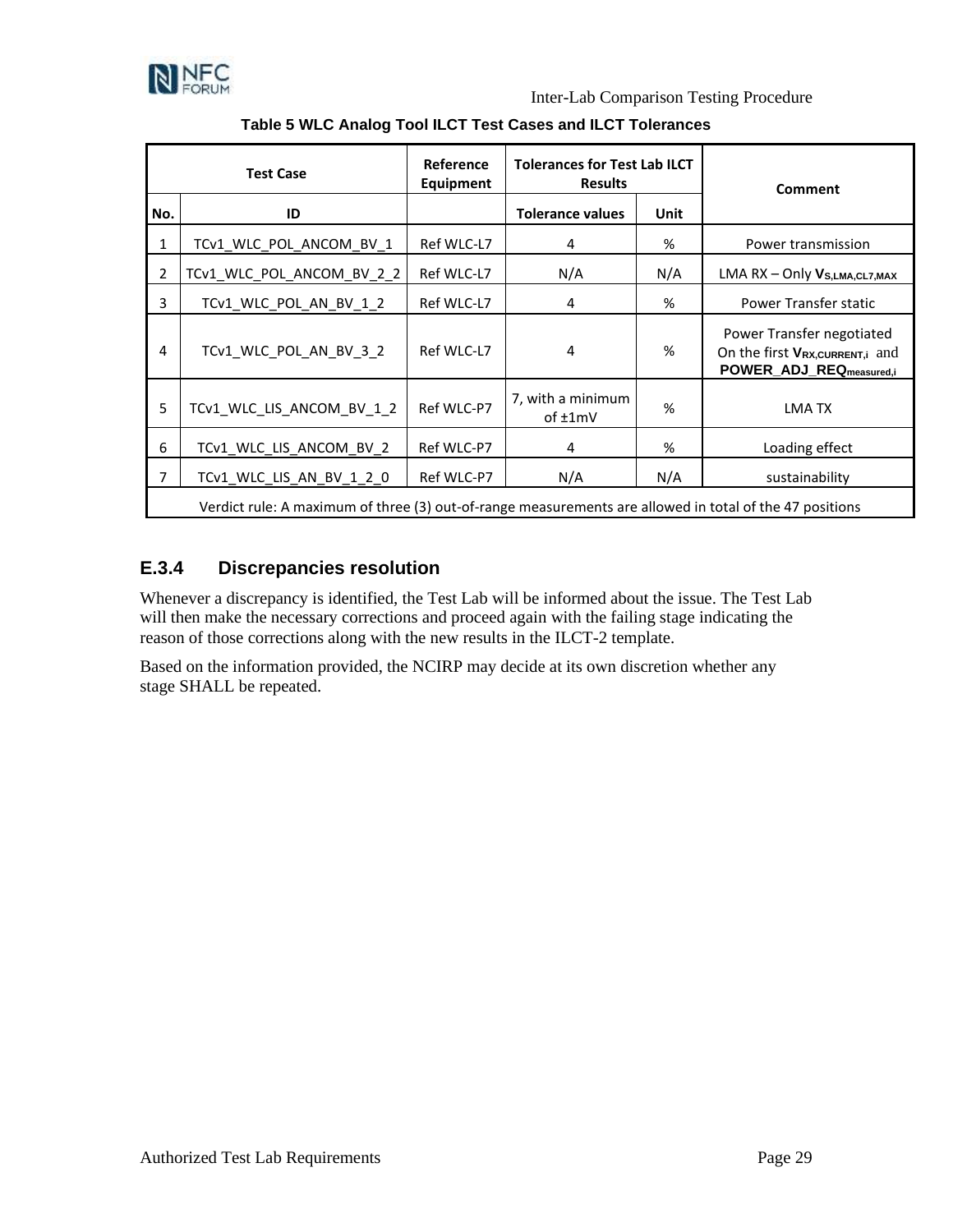

# <span id="page-33-0"></span>**F. Revision History**

[Table 6](#page-33-1) outlines the revision history.

<span id="page-33-1"></span>

| <b>Document Name</b>                                | <b>Revision and</b><br><b>Release Date</b> | <b>Status</b>  | <b>Change Notice</b>                                                                                                                                                                                                                                                                                                                | <b>Supersedes</b>                       |
|-----------------------------------------------------|--------------------------------------------|----------------|-------------------------------------------------------------------------------------------------------------------------------------------------------------------------------------------------------------------------------------------------------------------------------------------------------------------------------------|-----------------------------------------|
| Inter-Lab Comparison<br>Test (ILCT)<br>Requirements | Version 1.0,<br>Sept. 2012                 | Approved       |                                                                                                                                                                                                                                                                                                                                     |                                         |
| Inter-Lab Comparison<br>Test (ILCT)<br>Requirements | Version $1.0.1$ ,<br>Feb. 2013             | Final<br>Draft | Language changes to align<br>definition of First-party Test<br>Lab with the definition used in<br>the legal.                                                                                                                                                                                                                        | Version 1.0,<br>September 2012          |
| Inter-Lab Comparison<br>Test (ILCT)<br>Requirements | Version 1.0.2,<br>May 2014                 | Final          |                                                                                                                                                                                                                                                                                                                                     | Version 1.0.1,<br>February 2013         |
| Inter-Lab Comparison<br>Test (ILCT)<br>Requirements | Version 1.1.01,<br>May 2014                | Approved       | Approved by the CC. Corrected<br>the version number.                                                                                                                                                                                                                                                                                | Version 1.0,<br>September 2012          |
| Inter-Lab Comparison<br>Test (ILCT)<br>Requirements | Version 1.1.01,<br>November 21,<br>2014    | Approved       | Added Section C, Required<br>First Party ATL ISO/IEC 17025<br>Clauses                                                                                                                                                                                                                                                               | Version 1.1.01<br>September 2012        |
| Inter-Lab Comparison<br>Test (ILCT)<br>Requirements | Version 1.1.02,<br>November 15,<br>2015    | Final          | Added §3, NFC Forum Test<br>Lab RF ILCT exercise<br>description and test case names<br>in $§3.6$<br>Replaced logos and default<br>language.                                                                                                                                                                                         | Version 1.1.01,<br>November 21,<br>2014 |
| Inter-Lab Comparison<br>Test (ILCT)<br>Requirements | Version 1.1.03,<br>March 16, 2016          | Final          | Updated §1.5.3, introducing<br>quarterly Testing Service fees<br>reporting and payment                                                                                                                                                                                                                                              | Version 1.1.03,<br>November 15,<br>2015 |
| Inter-Lab Comparison<br>Test (ILCT)<br>Requirements | Version 1.1.04,<br>2017-05-18              | Final          | Added required documents for<br>the initial and 2 <sup>nd</sup> Lab<br>authorization process on<br>Section 2.3.1 and Section A.4<br>Closeenvironment requirement,<br>rephrased document name from<br>ATLR to TLR, technical<br>requirement has been moved to<br>CTR, updated and replaced by<br>CC_Glossary_Terms on Section<br>1.3 | Version 1.1.03,<br>March 16, 2016       |
| <b>Test Lab Requirements</b>                        | Version 1.1.05,<br>2017-10-12              | Final          | Changed exceeding limit from<br>\$200000 to \$100000                                                                                                                                                                                                                                                                                | Version 1.1.04,<br>2017-05-18           |

**Table 6: Revision History**